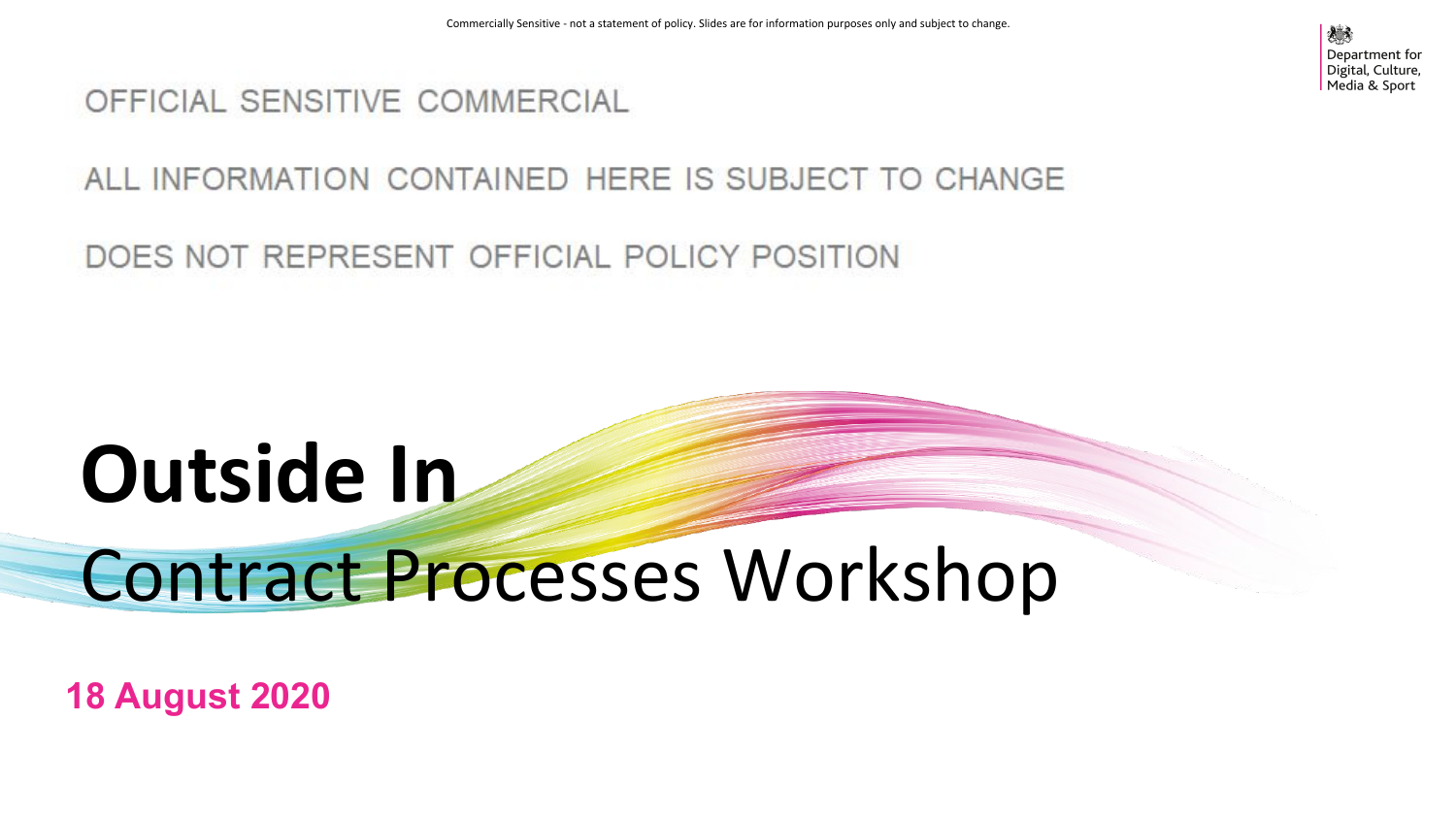### **Objectives**

This is an extension of the Market Engagement One to One sessions and is an opportunity to discuss how the following contract and operational processes will work:

- ❖ Full Stage 1 and expedited Stage 1
- ❖ Invoicing and payment
- ❖ Rectification Plan Procedure
- ❖ Extreme Engineering Difficulties
- ❖ Relief Events
- ❖ Force Majeure
- ❖ Change control
- ❖ Dispute management procedure
- ❖ Termination

We will record any feedback we receive from you in the course of the discussion so that we can review where necessary.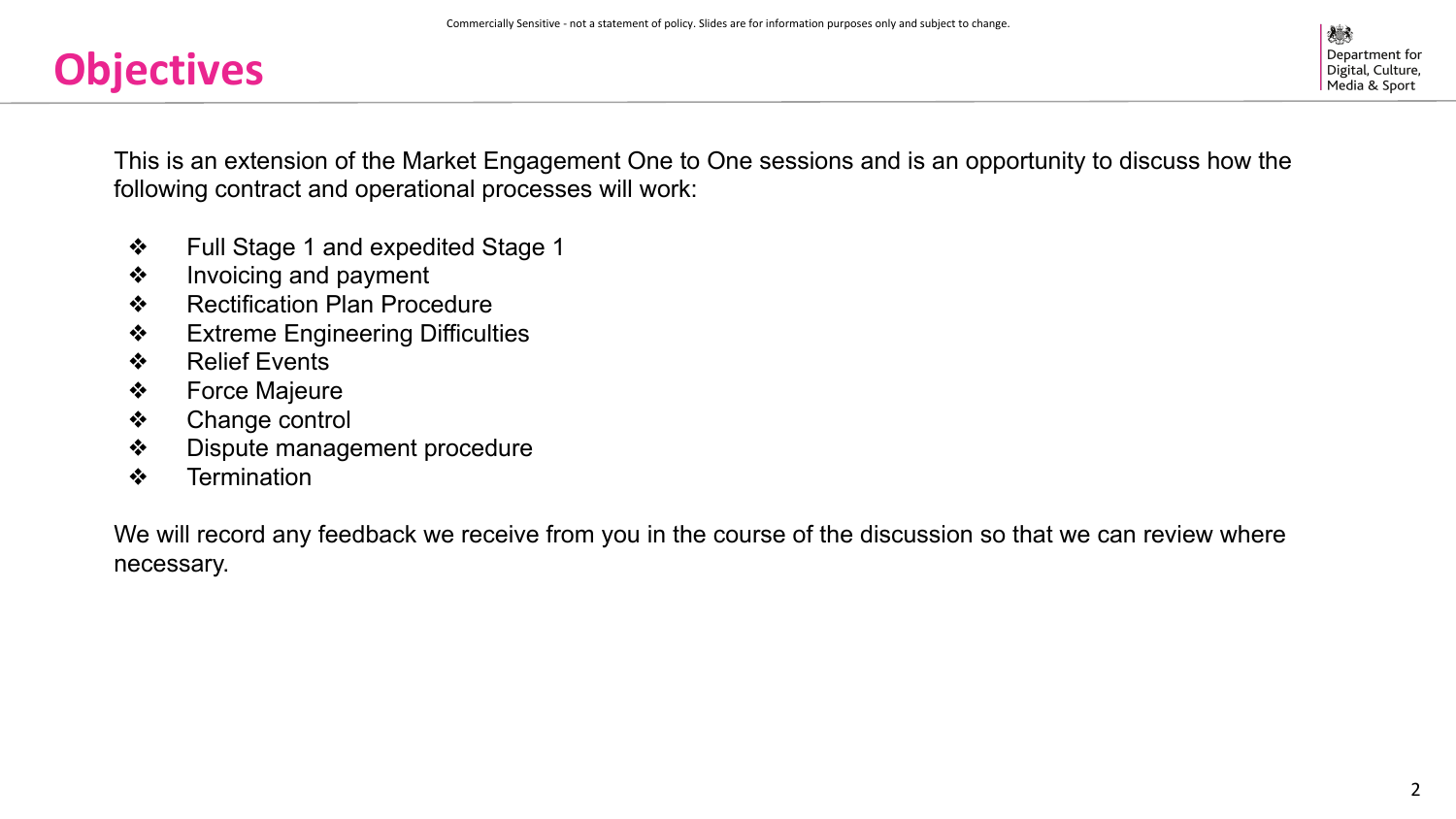## **Stage 1 (Network Detailed Design and Due Diligence): ● Expedited**

**● Full**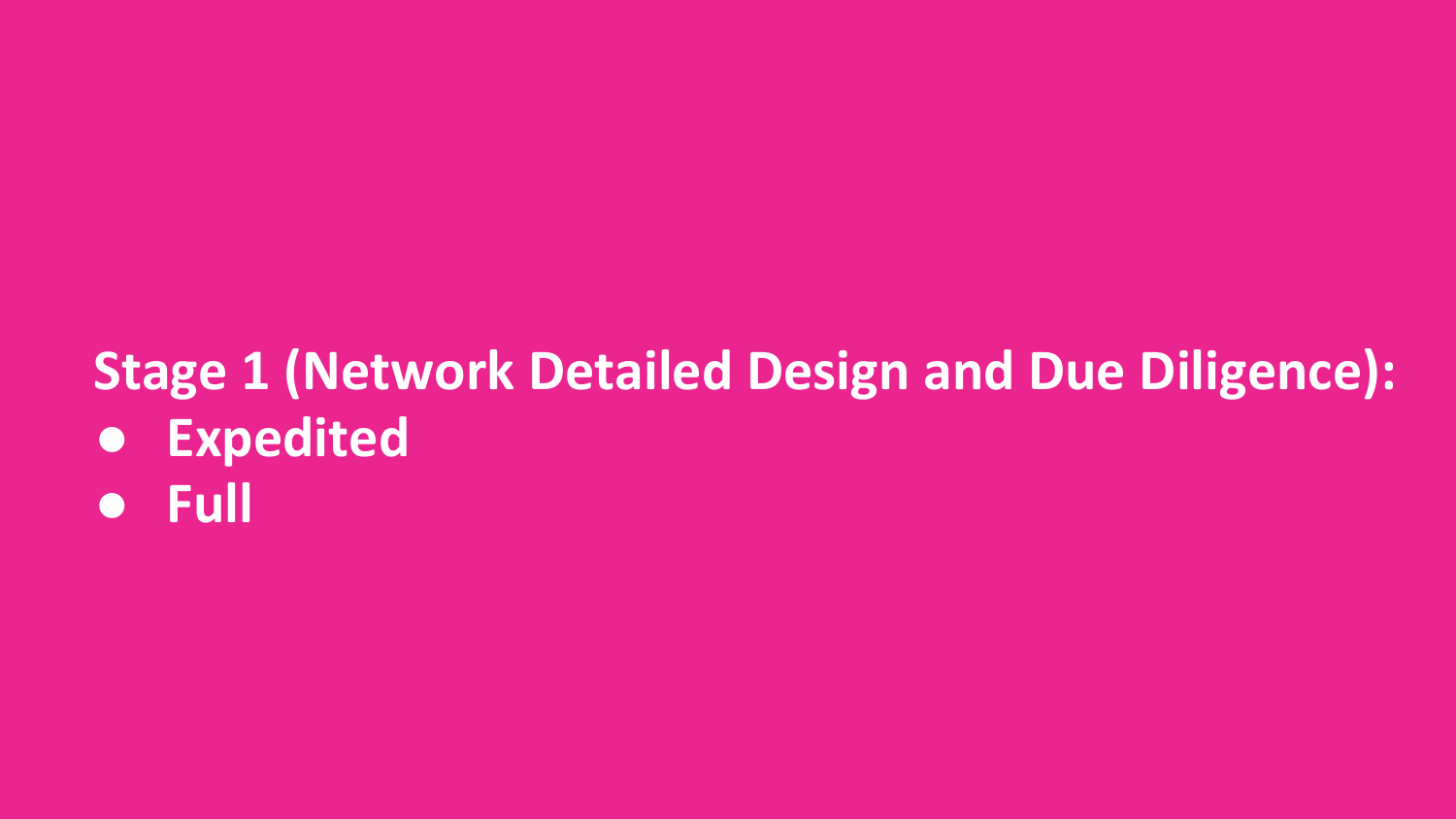### **Stage One (Network Detailed Design and Due Diligence)**

Department for Digital, Culture. Media & Sport

**Purpose:** The detailed network design, up front surveying and due diligence prior to stage 2 build commencing. An ability to amend scope or funding for the agreement where agreed, reducing the need for in-life contract change.

- Supplier specifies if they will undertake Stage 1 Expedited or Full network detailed design and due diligence in Grant Award Form para 6 of their bid.
- If the Supplier opts for Expedited Stage 1 supplier immediately progresses to Stage 2 Build
- Stage 2 Full Supplier wins bid, performs planning, physical surveys, detailed network design, project planning for Stage 2 build - DPS Sch 1 (Specification) para 2.2, 2.3 specifies the requirements for Stage 1
- What happens upon Completion of Stage One is set out in Clause 10 Supplier either provides:
	- Stage One Output and monthly status reports (on 5th wd of the month) in accordance with DPS Sch 1 (Specification) and Clause 19.19, or
	- Written confirmation of due diligence completed as per DPS Sch 1 para 2.5
	- Authority reviews and accepts, the Supplier submits claim for payment of qualifying costs (lower of costs of Stage One Works or Maximum Stage One Grant Payment (in accordance with Clause 11 Grant Payments)
	- If Authority believes there's material change to Stage 2 which changes the Value For Money, Authority in its sole discretion, may:
		- a) choose to increase funding allocation, rescope premises, supplier solution or timeframe for build, or
		- b) advise the Supplier it will invoke the break clause as in clause 10.1 (e) and terminate the Agreement in accordance with Clause 24.1 - Termination at the end of Stage 1
- Any change to the contract will be handled through change control (Clause 46)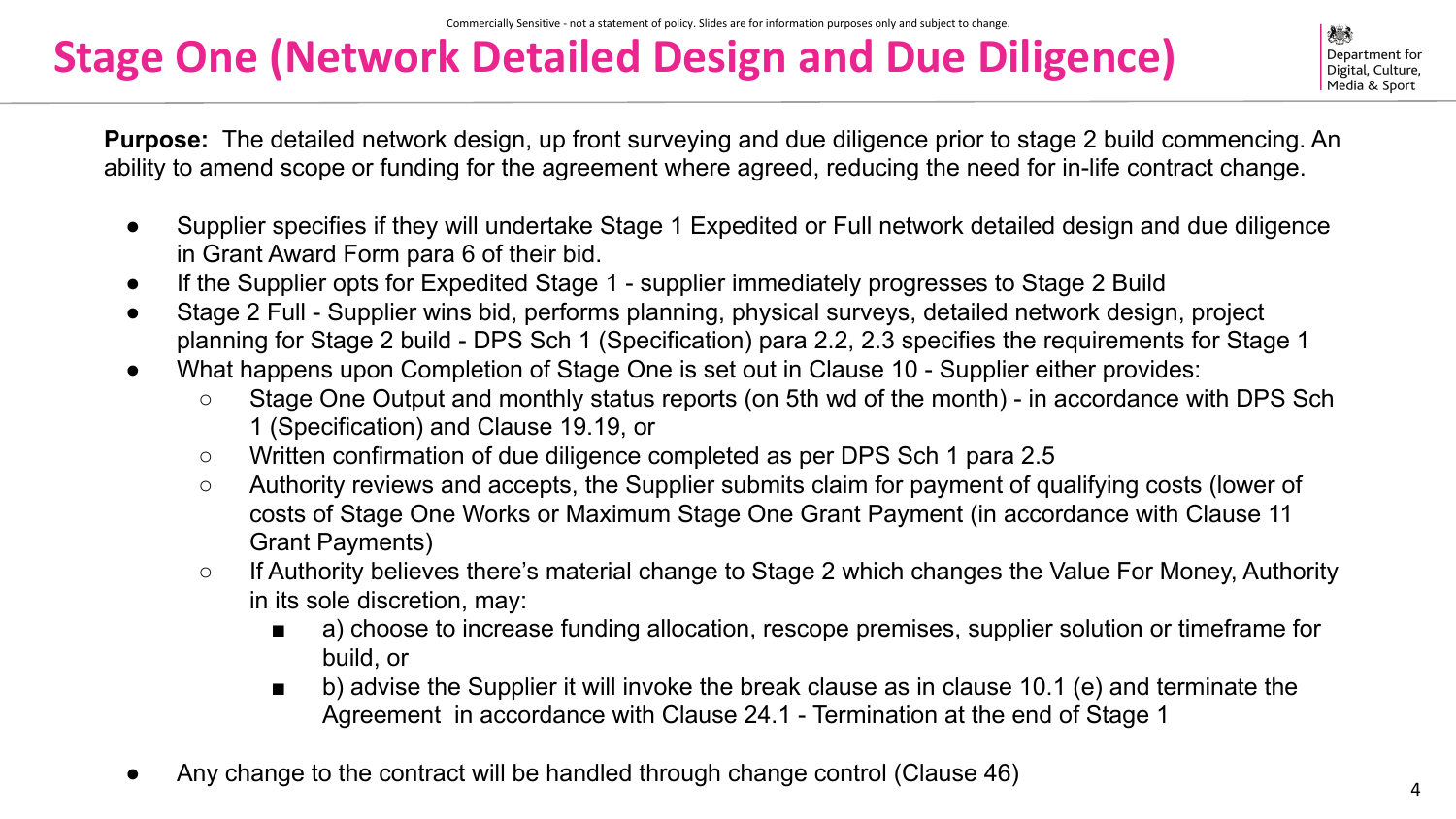## **Invoicing and Payment:**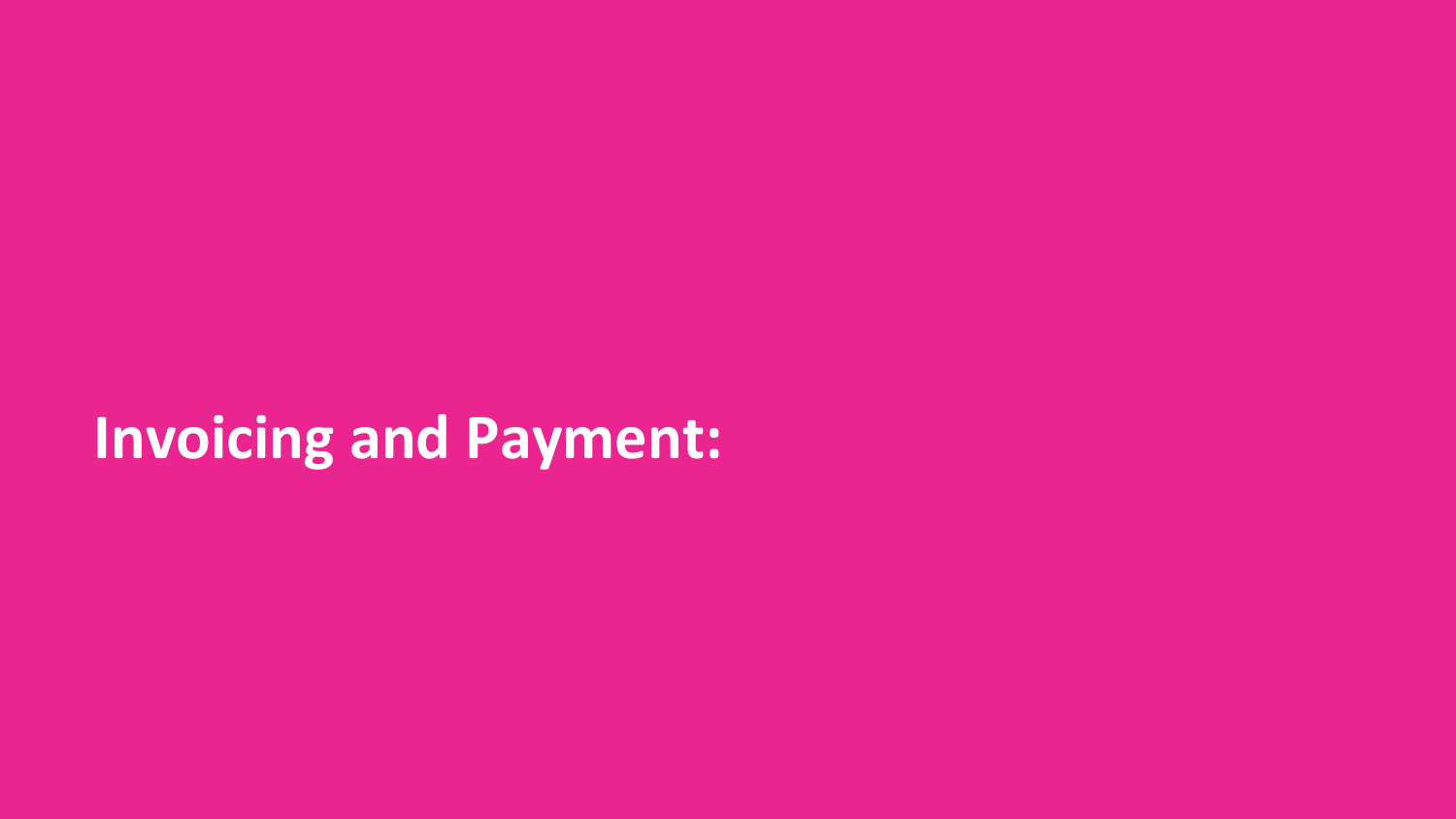### **Invoicing and Payment**

糖 Department for Digital, Culture. Media & Sport

**Purpose:** Invoicing and payment process facilitates supplier's submission of valid claims and supporting evidence documentation as defined in the contract and ability for the Authority to review claims and required evidence and make payments of valid and undisputed claims in a timely manner, with the ability to resolve any disputes through Dispute Resolution Procedure. If Supplier has selected Expedited Stage 1 - no due diligence and no payment at Stage 1

#### **● Stage 1 Full - One-off payment -**

- Supplier Achieves the Stage One Milestone,
- submits Stage One Output and claim (as per clause 11.6(a)) for the <u>lower of</u>:
	- costs incurred for Stage 1 Works, or
	- Maximum Stage 1 Grant Payment as per clause 11.6(a)
	- supporting evidence of delivery to demonstrate Achievement of Milestone. Stage One Output are listed in Clause 19.19 Grant Agreement Reports Table and Annex 2 Grant Agreement Sch 13 Project Plan and Testing
- Authority reviews claim, can request Supplier for more information/clarification
- If Authority approves claim, it pays valid and undisputed claim within 20 wd in accordance with clause 12.3
- If Authority does not approve claim (even after a few requests for clarification then issues Dispute Notice which gets resolved through the Dispute Resolution Procedure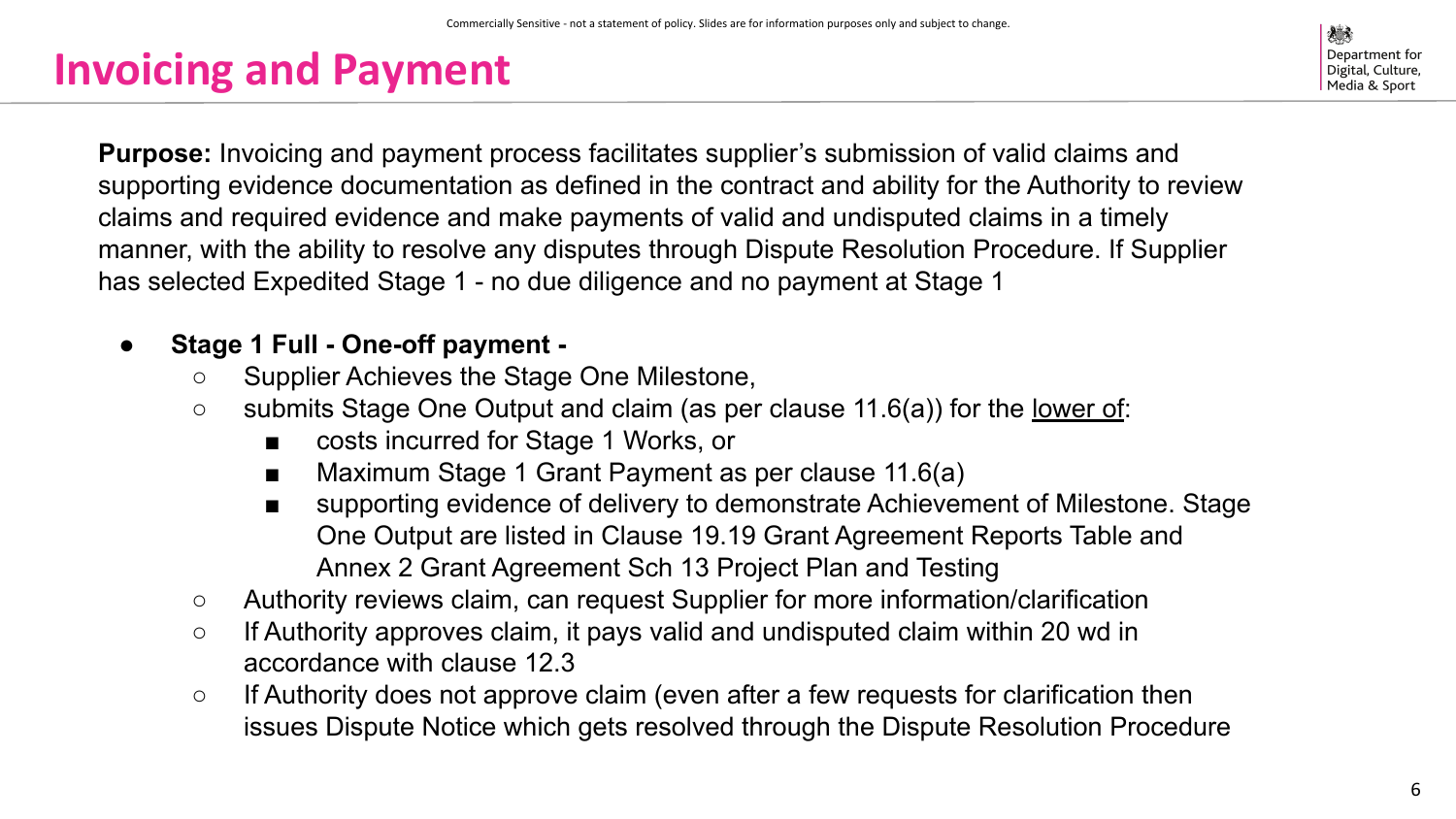### **Invoicing and Payment**

糖 Department for Digital, Culture. Media & Sport

#### **● Stage 2 (Build) Regular Payments -**

- On the last wd of the month the Supplier can submit a claim for Stage Two (Build) regular monthly payment (as per Clause 11.9) including evidence (as set out in the table in Clause 19.19) - based on Stage 2 Progress Reports. These are paid as long as the required reports are submitted as per the contract.
- There are Build Milestones in Stage 2 (in Grant Agreement Sch13 Project Plan and Testing), a minimum of 4 Build Milestones, each Build Milestone has an agreed number of premises under it. If a Build Milestone is missed then the supplier will not get paid moving forward and we might request a Rectification Plan to get build back on track. Once build is back on track then monthly payments resumes and are backdated. Authority reviews claim, can request Supplier for more information/clarification
- If Authority approves claim, it pays valid and undisputed claim within 20 wd in accordance with clause 12.3
- If Authority does not approve claim (even after a few requests for clarification then it issues Dispute Notice which gets resolved through the Dispute Resolution Procedure
- Supplier may only submit a claim for payment if it has Achieved a Build Milestone which has a Milestone Date earlier than the date of the relevant claim (Clause 11.8)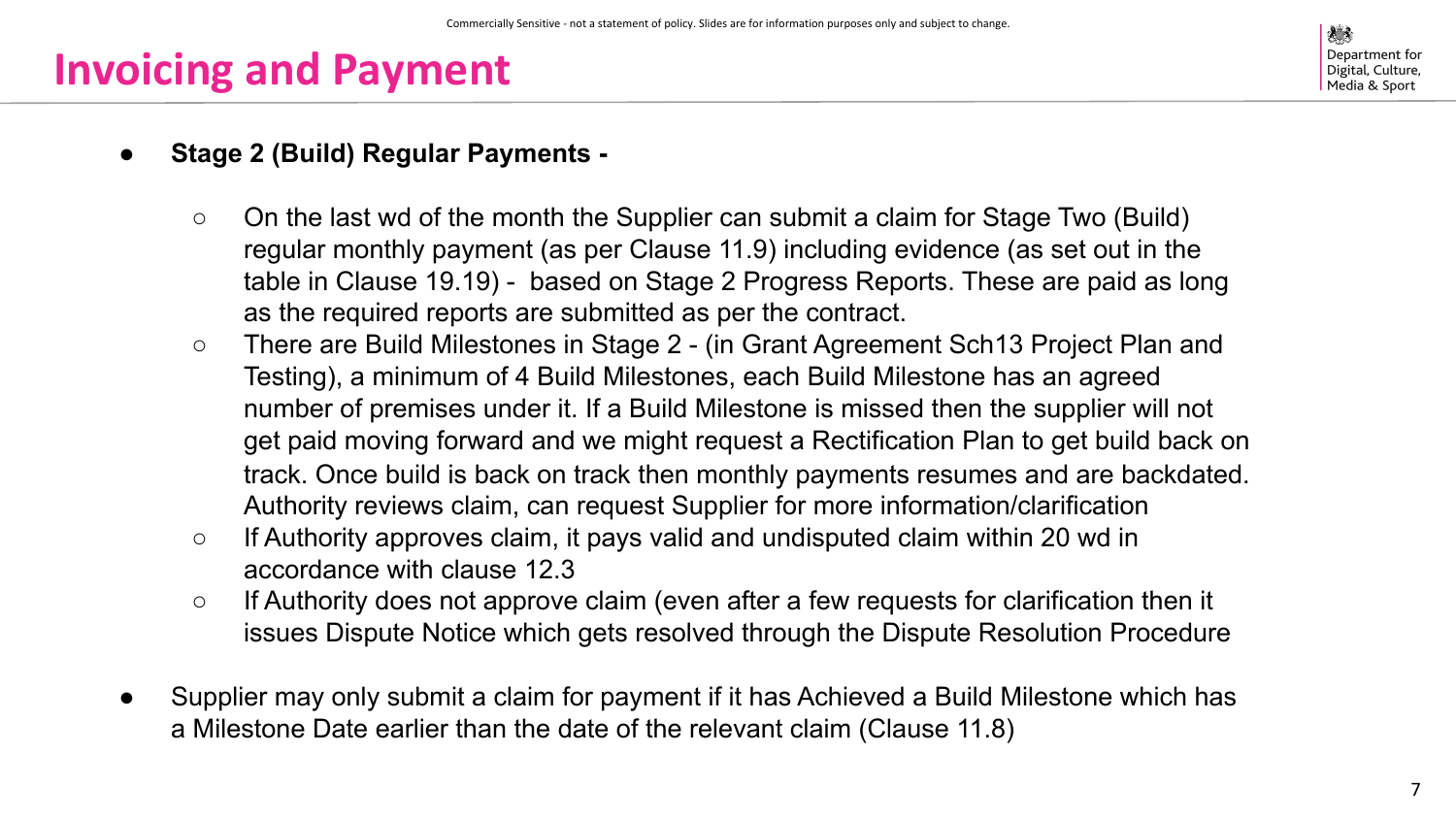### **Invoicing and Payment**

- **● Stage 2 (Build) Key Milestone Payment -**
	- When the Supplier Achieves the Stage Two (Build) Complete Milestone:
	- the Authority will calculate the Stage Two (Build) true-up Amount and Stage Two (PMO) true-up amount. (Clause 11.10); and
	- Supplier submits a claim for the Stage Two (Build Key Milestone Payment) calculated in accordance with Clause 11.11.
		- Clause 11.12 if the Supplier Achieves the Stage Two Milestone after its Milestone Date, the claim must not include any costs incurred after the Milestone Date which are of a type within the Stage Two PMO Categories.
	- Authority reviews claim, can request Supplier for more information/clarification
	- If Authority approves claim, it pays valid and undisputed claim within 20 wd in accordance with clause 12.3
	- If Authority does not approve the claim (even after a few requests for clarification then it issues Dispute Notice which gets resolved through the Dispute Resolution Procedure
- All claims for payment must contain the information at clause 12.1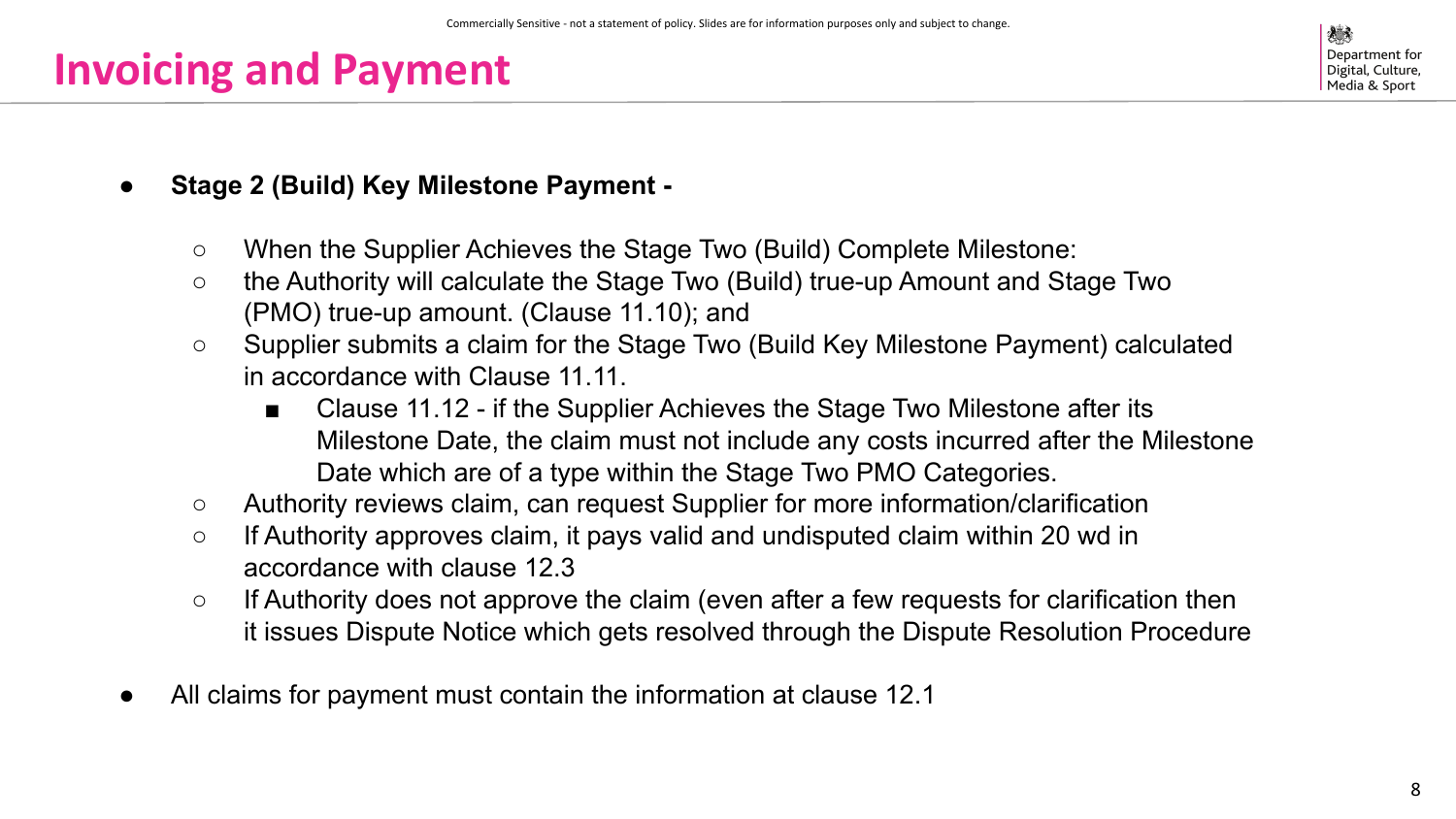## **Rectification Plan:**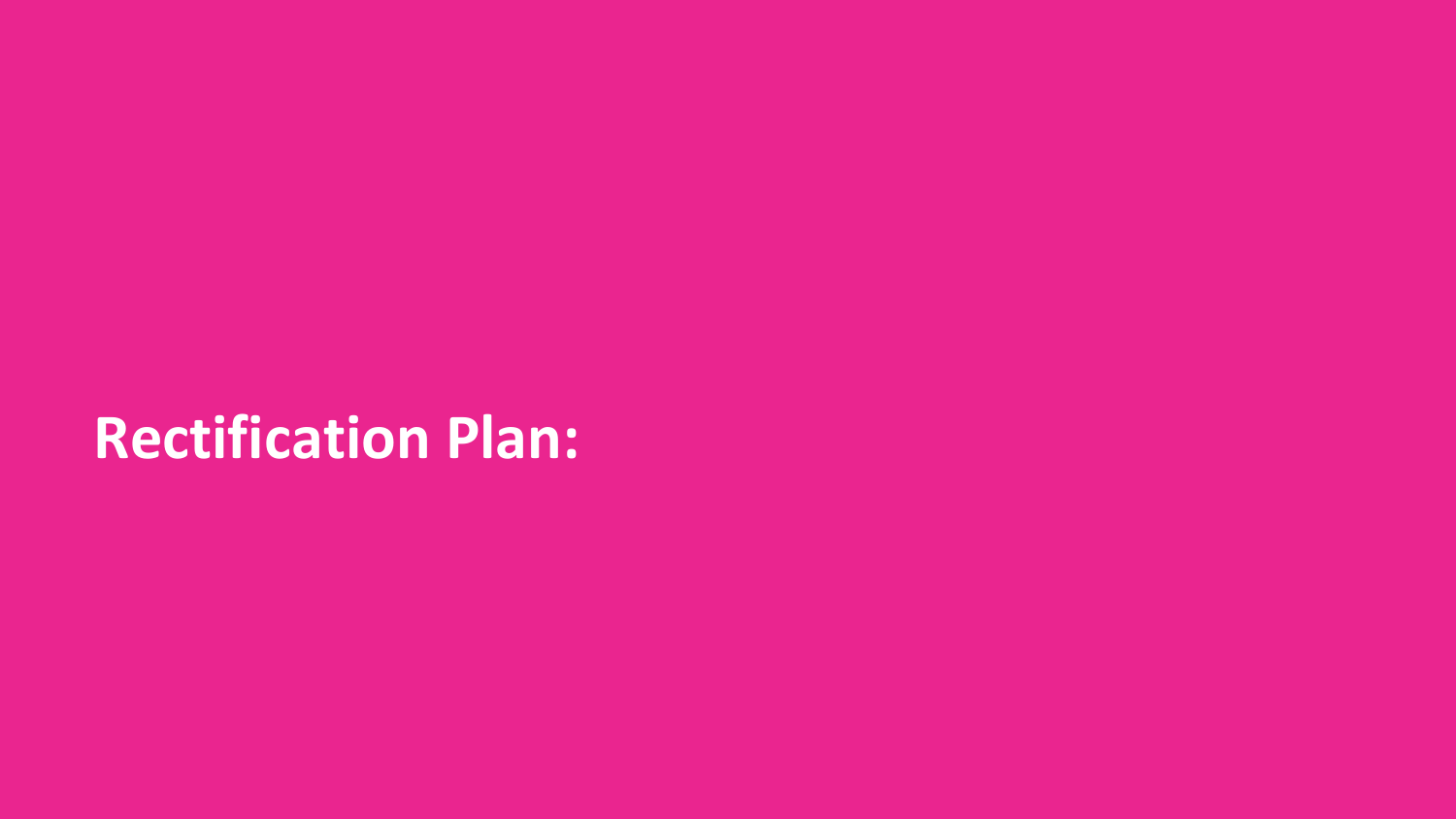### **Rectification Plan Process**

糖 Department for Digital, Culture. Media & Sport

**Purpose:** Rectification Plan Process (in Clause 20) sets out the obligations of the Supplier to address any issues with the delivery of the contract to rectify or remedy delays or likely delays, material defaults or breaches

- **Rectification Plan Trigger Event occurs listed in clause 20.1 includes such events as** delays in achieving a milestone, breaches of the contractual obligations, material defaults, failure to provide Grant Agreement reports etc.
	- Supplier notifies the authority detailing actual or anticipated effect
	- Supplier submits a draft Rectification Plan within 10 wds or such other period as the Parties may agree, (even where the Supplier disputes whether or not is has committed a RP Trigger Event)
	- the Authority can request the Supplier provides a revised draft or escalate any issues to the Dispute Resolution Process. Supplier produces a revised Rectification Plan and provides any further documents
	- Once agreed the Supplier implements Rectification Plan
	- And then if issue is resolved any suspended payments will recommence and backdated
	- If the Authority rejects a draft Rectification Plan in respect of the same RP Trigger Event up to 3 times, the 3rd time will constitute a **Rectification Plan Failure** and then the Authority has the right to terminate however the Authority may at its sole discretion, choose to give the Supplier further opportunity to resume implementation or escalate any issues to the dispute resolution procedure (clause 20.14)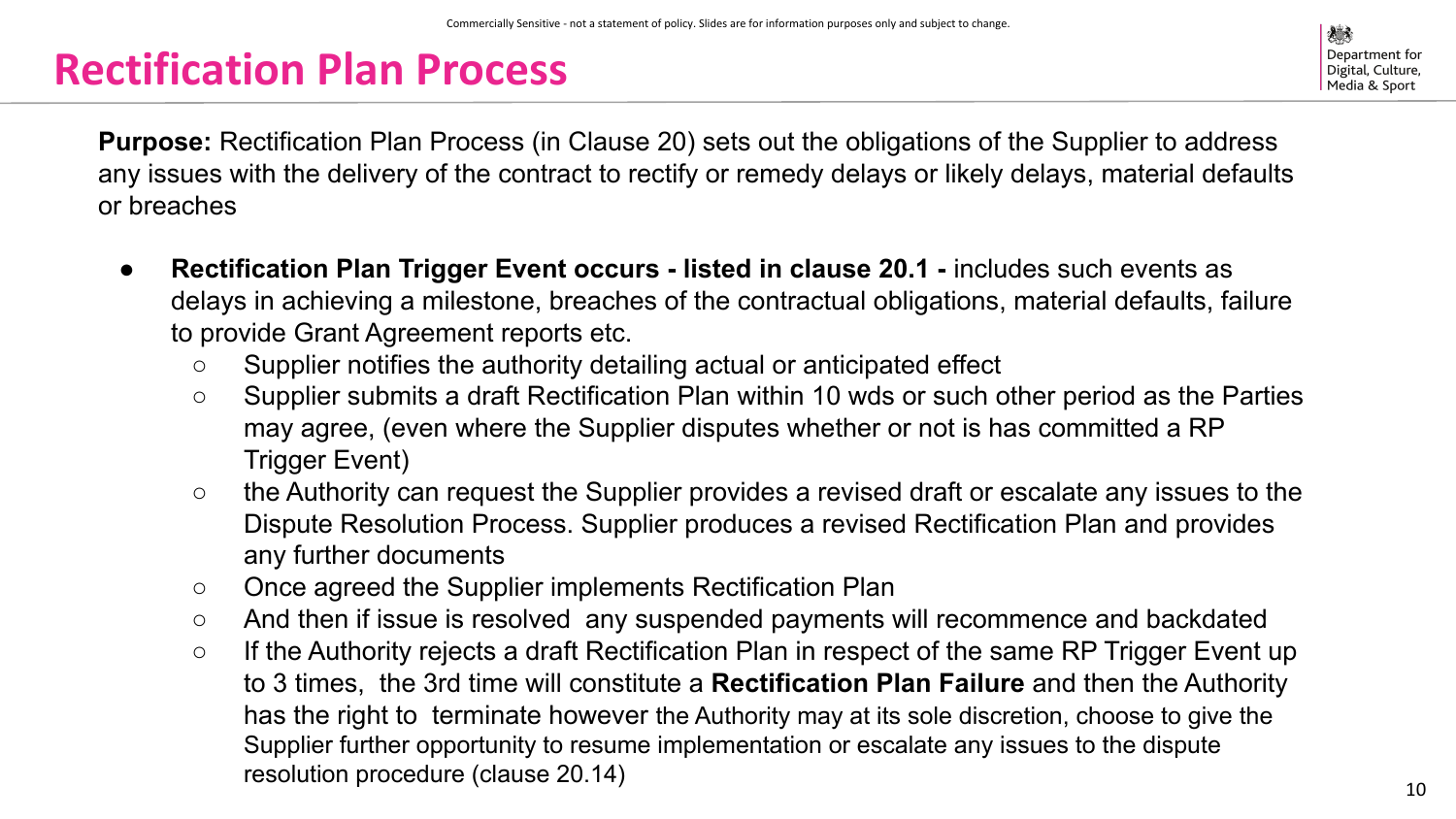## **Exceptional Engineering Difficulties:**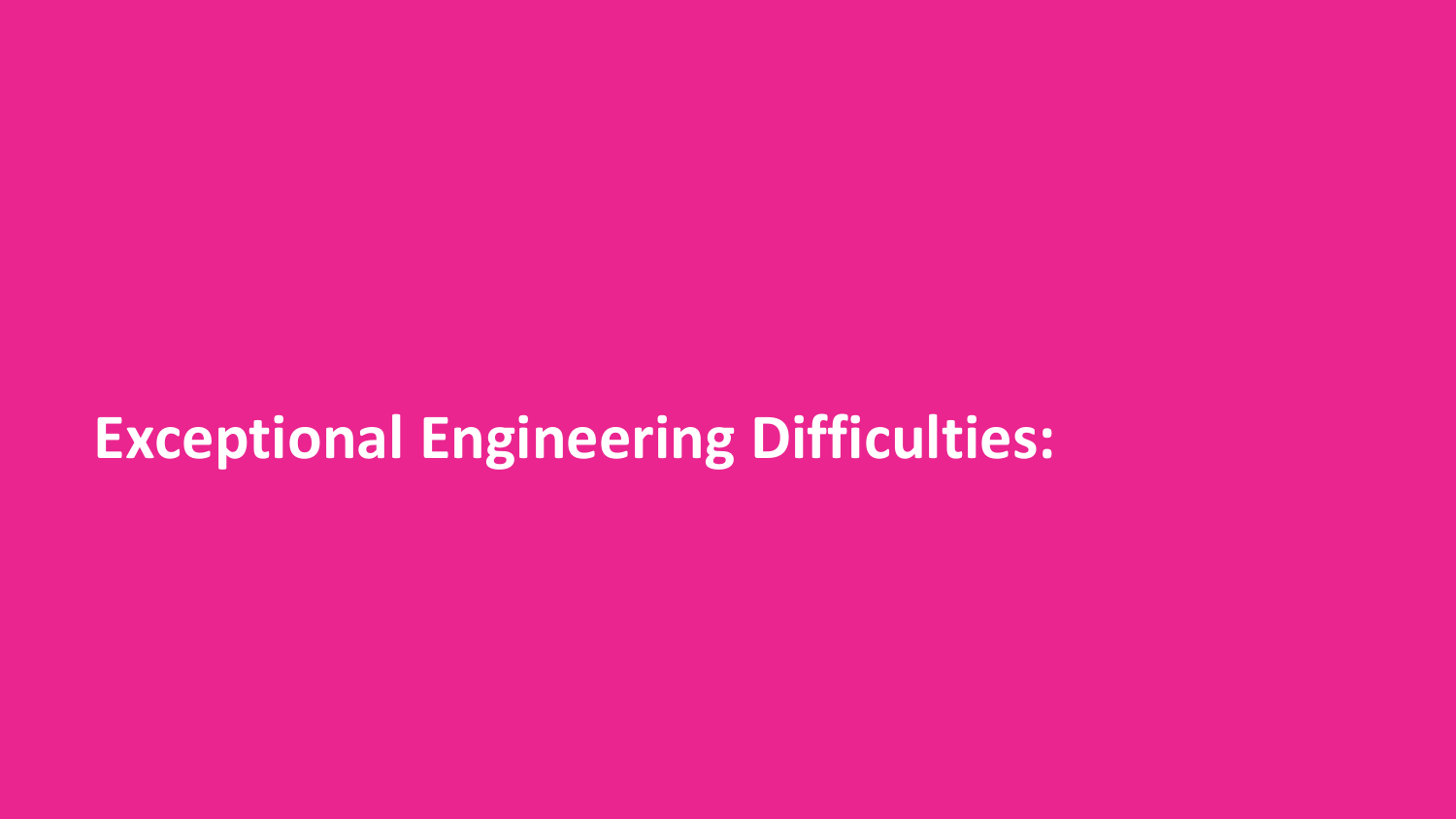### **Exceptional Engineering Difficulties**

糖 Department for Digital, Culture. Media & Sport

**Purpose:** Provides relief for those factor(s) that may occur during Stage 2 build, that are outside the Supplier's control and they could not reasonably have known of this even having done a Stage 1 full physical survey, **for example**, discovery of something of archaeological or historical significance during engineering works that directly impacts build.

- EED occurs (during build Stage 2) Clause 40.1
- Supplier notifies Authority within 3 wd
- Authority reviews supplier proposals for remediation/mitigation, relief claimed and additional costs
- Authority agrees as in clause 40.6 (a) to (e) and is satisfied that the Supplier has provided required notice, used all reasonable endeavours to eliminate or mitigate the consequences and impact, without additional costs and has made reasonable efforts to perform their obligations
- Authority grants relief set out in clause 40.6 (f) to (h) Milestone Date postponed by likely effect of the delay caused by EED, increased cost absorbed by Works underspent, amend payment timings/frequency, amend Specifications/reduction in number of premises:
	- Authority will cap the amount of the additional relief funds (to 10% of Maximum Stage 2 Grant Payment)
- If the Supplier selects Expedite Stage 1 then they absorb such risks and cannot ask for more funding
- Clause 40.7 where a relief requires a change to the Agreement, that change will be implemented in accordance with Change Control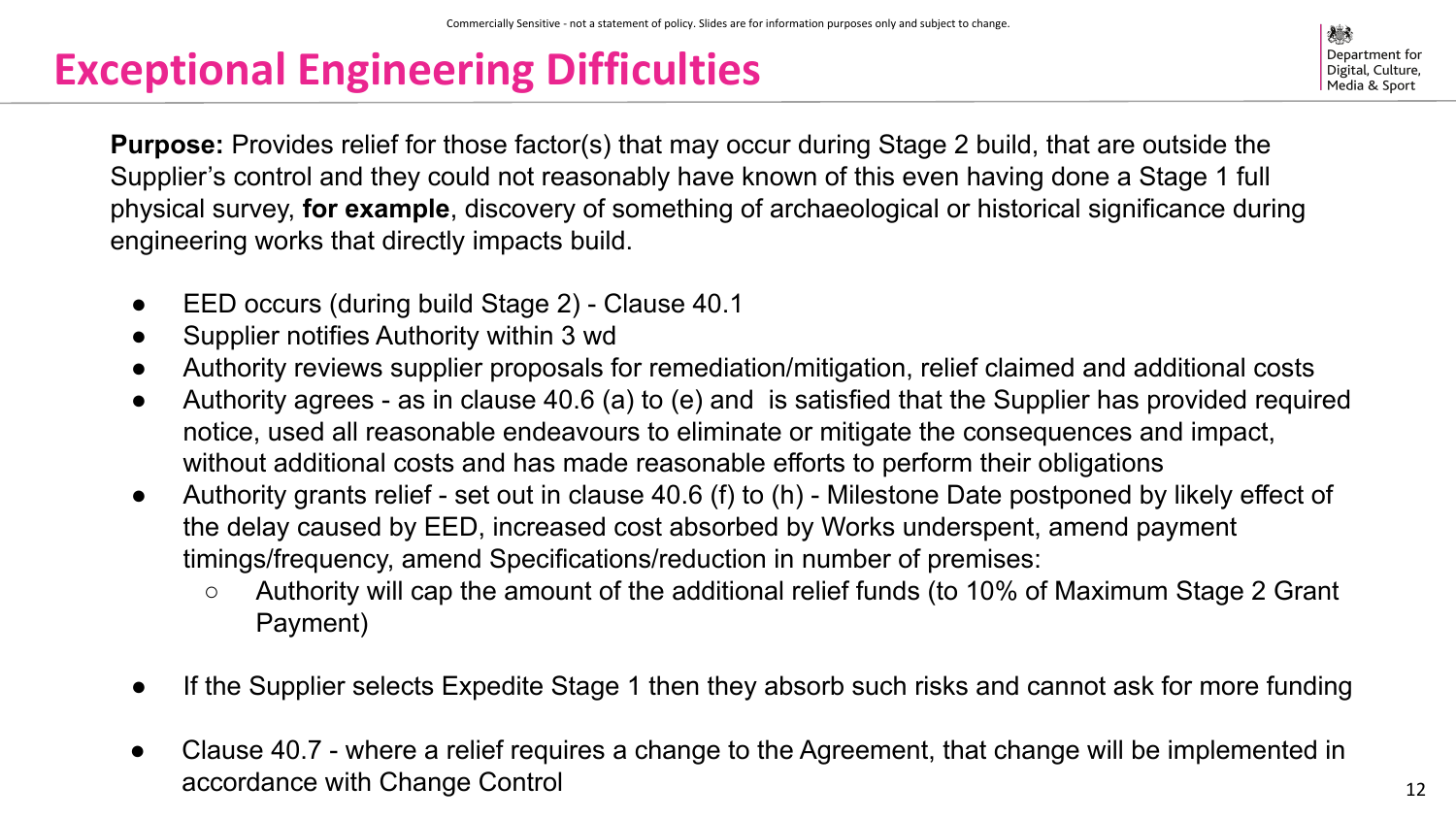## **Relief Events:**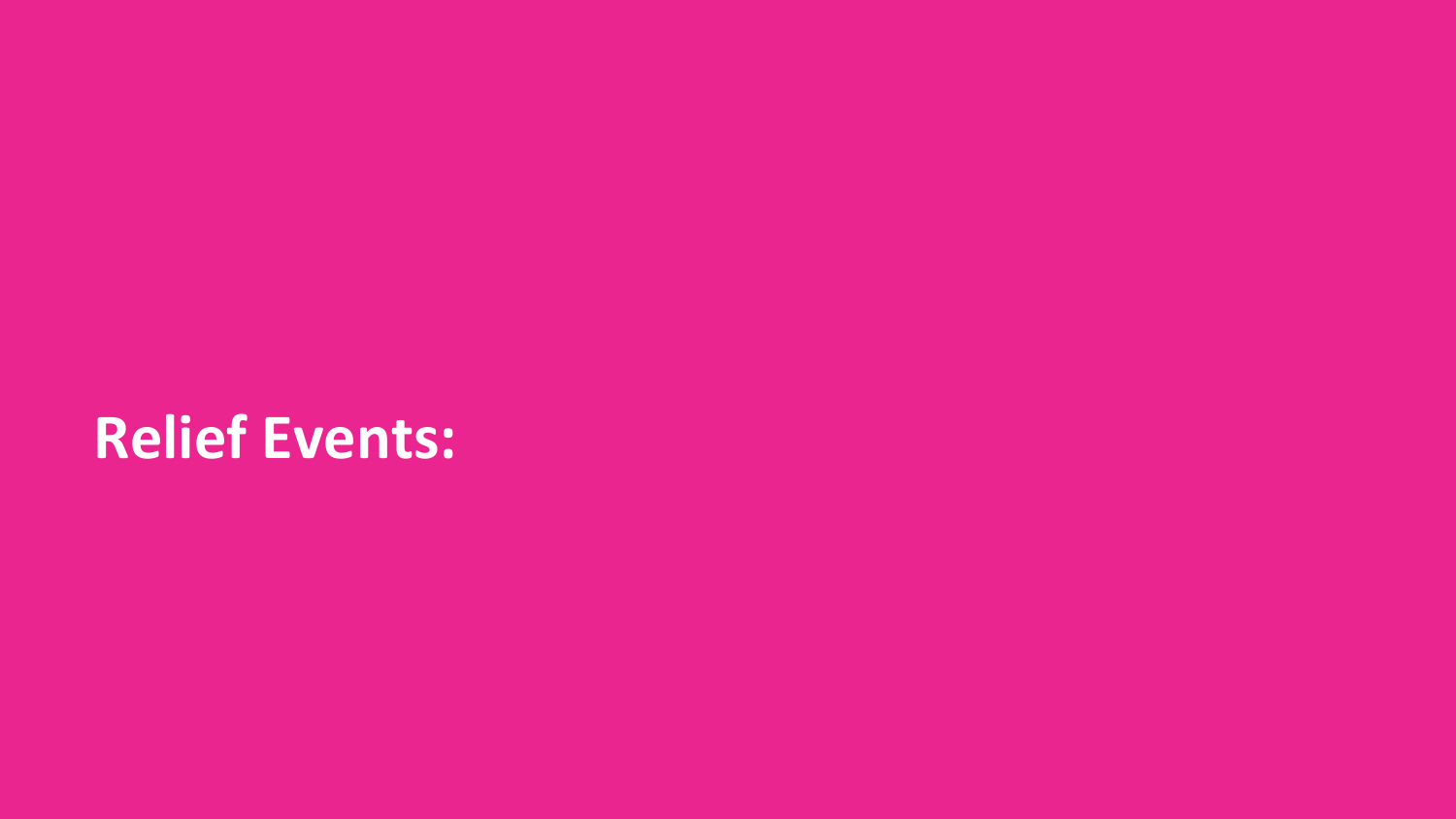### **Relief Events**

**Purpose:** If the Supplier is not able to perform their obligations as a direct result of a Relief Event (as set out in Clause 39.1 Table 4) then Supplier may claim relief. Relief Events may be:

- Legal challenges, action or investigation
- Delays obtaining Local Planning Authority or Local Highways Authority consents or decisions provided Supplier submits applications in a timely manner
- Delays caused by other factors controlled by the Authority, Local Authority
- Supplier believes a Relief Event has occurred (as set out in Clause 39 table 4)
- Supplier submits Relief Notice after becoming aware that a Relief Events has or will or is likely to cause a Supplier Non-Performance as defined in Clause 39.2
- Authority reviews Supplier's assessment of relief and entitlement to relief, and may request additional information and evidence of justification
- Authority agrees and is satisfied that the Supplier has provided required notice, used all reasonable endeavours to eliminate or mitigate the consequences and impact, without additional costs and has made reasonable efforts to perform their obligations
- Authority grants relief as in clause 39.2 Milestone Date postponed by likely effect of the delay caused by RE, Grant Payments may be amended, provided that the Supplier can demonstrate that any additional costs to be incurred are necessary cannot be mitigated or absorbed within the overall forecast Eligible Expenditure; and/or amend Specifications/reduction in number of premise
- **● Clause 39.7** relief needing amendments to Milestones, Grant Payments and the Specification need to go through Change Control.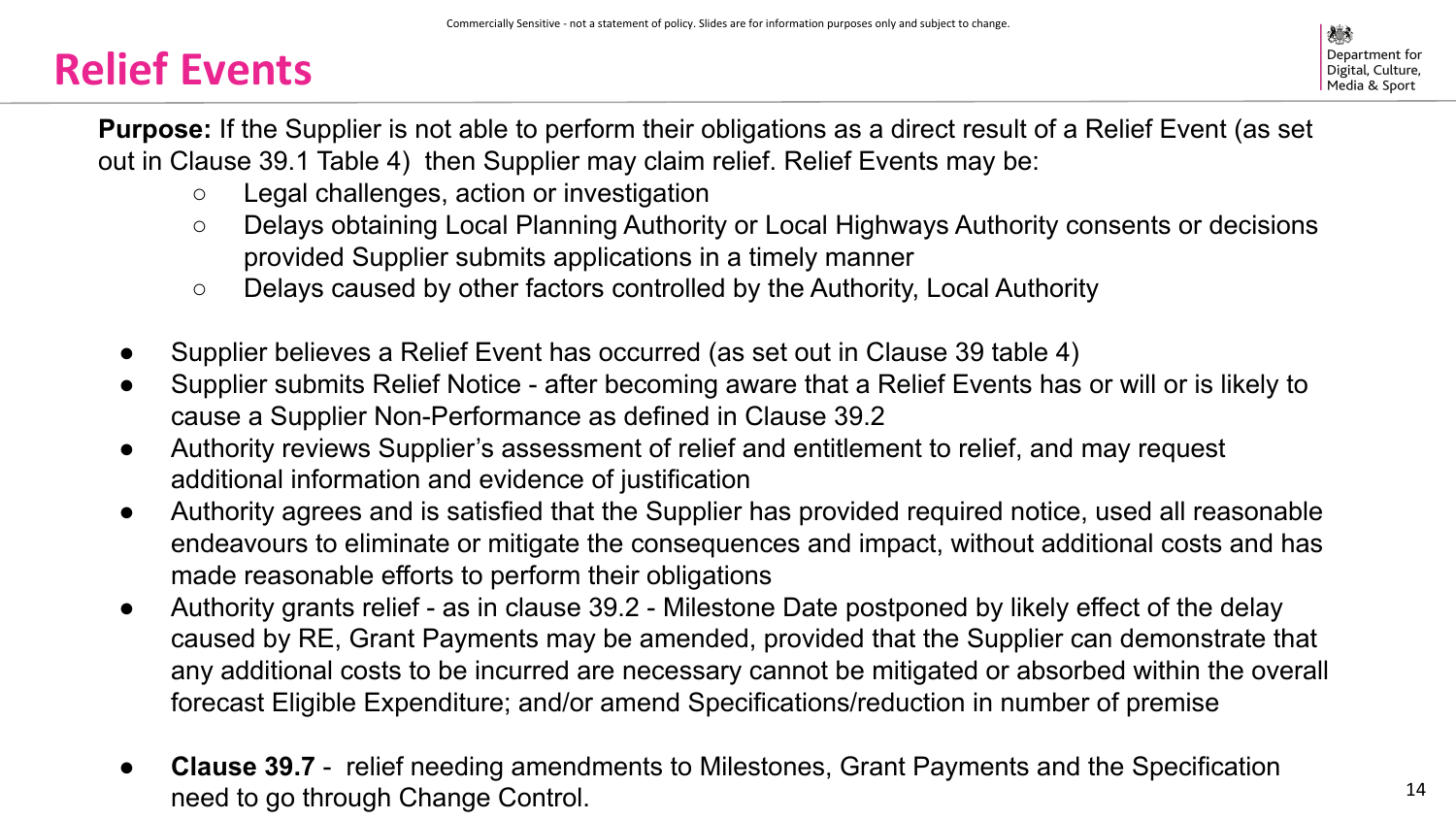## **Force Majeure:**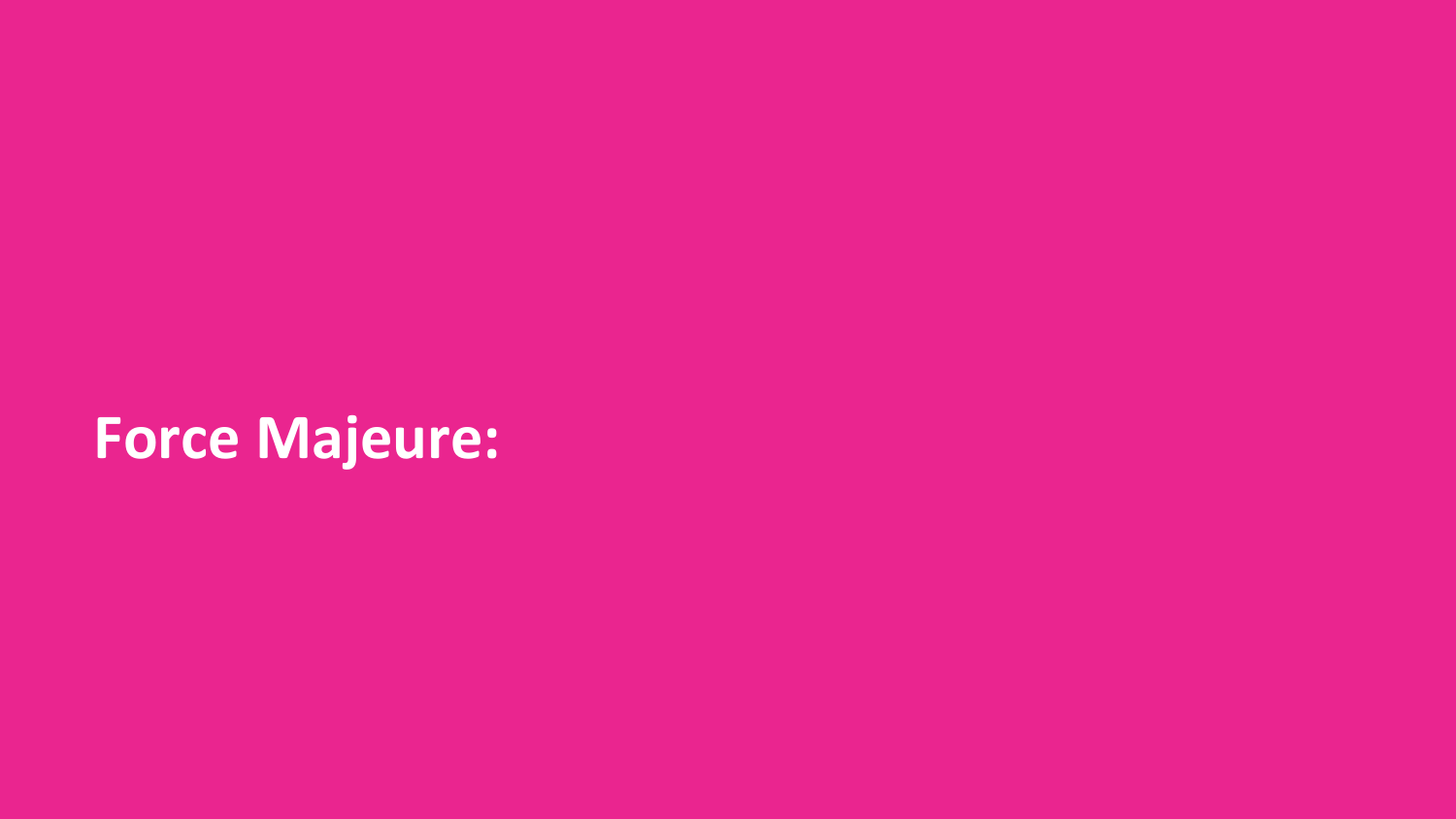#### **Force Majeure**

**Purpose:** Sets out the options available for a Force Majeure events where any event, occurrence, circumstance, matter or cause affecting the performance by either the Authority or the Supplier of its obligations beyond the Party's control - clause 38

- Force Majeure event occurs
- Affected Party issues a Force Majeure Notice
- Has the Party used all reasonable measures to reduce the impact of the event?
- If yes, then that Party is excused from performing its obligations under the Agreement while the inability to perform continues
- Has the carrying out of the Works and/or provision of the Outputs been materially affected by a Force Majeure Event which has lasted for 90 days continuously?
- If yes, either Party may terminate the Agreement in accordance with Clause 26 and Clause 27.1(b) applies whereby each Party bears their own costs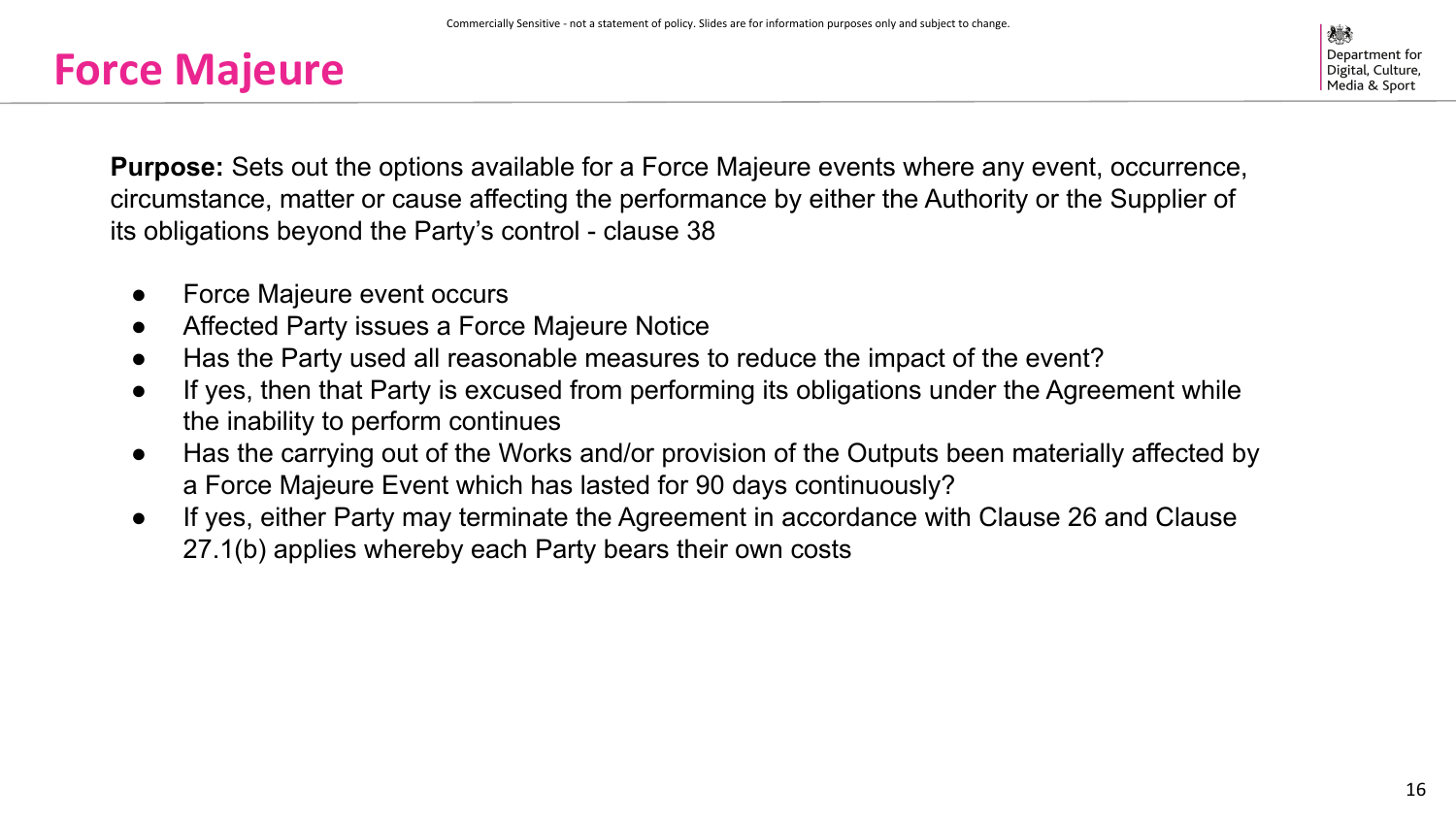## **Change control:**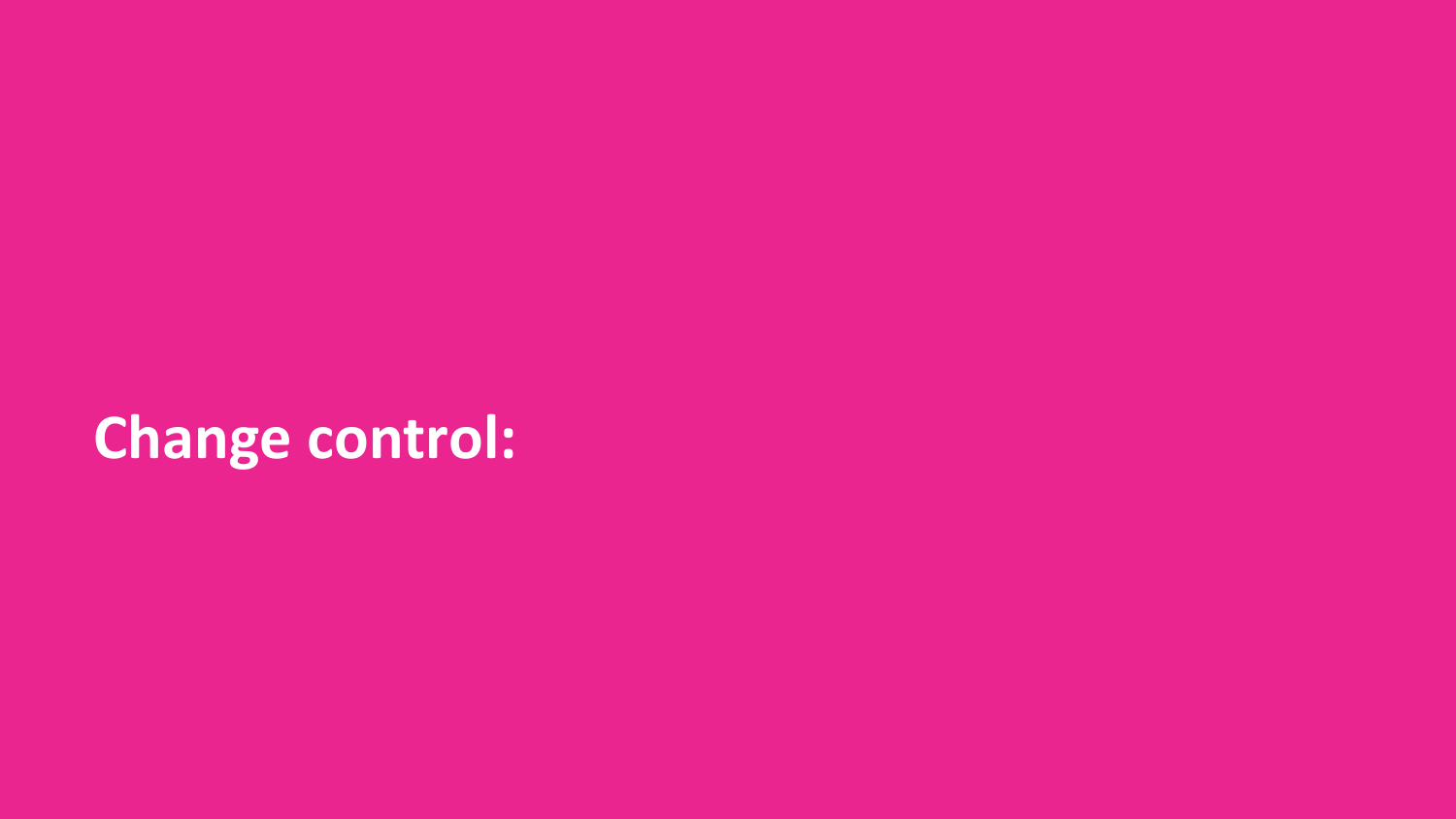### **Change control**

- **Purpose:** Changing the Agreement Procedure (Clause 46) sets out the process for agreeing Changes to the Agreement in a timely manner via the governance arrangements, submission of Change Forms and signature of a Change Authorisation. Both Parties must act in a timely way and without undue delay to comply with clause 46.
- Both Parties discuss a proposed Change in the Quarterly Meeting
- Either Party proposes a Change Request via Change Form
- Do the Parties agree (in writing) an accelerated process Clause 46.16 as a Fast track Change?
	- If yes, the parties agree accelerated procedure outside the Quarterly Review Meeting in order to effect the Change
- **● If Supplier requests the Change:**
	- Supplier provides **Change Impact Assessment** to Authority within 10 wd => Authority reviews (may ask for revised CIA) => after which Change is either agreed and implemented by Supplier **or** rejected by Authority in which case there are 3 options:
		- 1. Agreement continues without Change, or
		- 2. Dispute, or
		- 3. Termination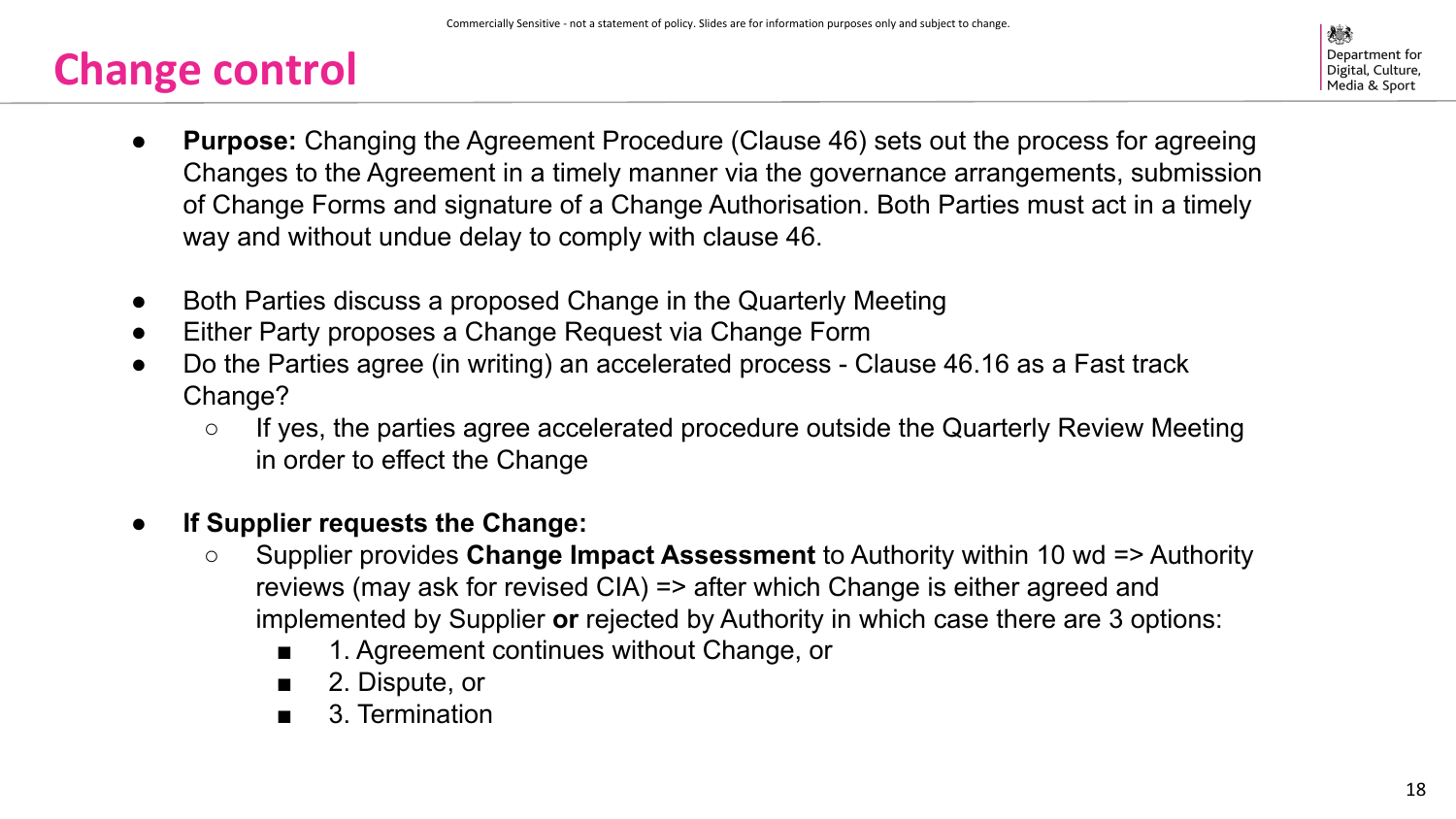### **Change control - cont'd**

Department for Digital, Culture. Media & Sport

- **● If Authority requests the Change:**
	- Supplier provides cost of preparing Change Impact Assessment ie **Change Impact Assessment Estimate** (capped at £1000) to Authority within 10 wd => Authority reviews (may ask for revised CIA Estimate) => after which Supplier provides **Change Impact Assessment** within period agreed in the Change Request => Authority reviews (may ask for revised CIA) => Change is either agreed and implemented by Supplier **or** rejected by Authority in which case there are 3 options:
		- 1. Agreement continues without Change, or
		- 2. Dispute, or
		- 3. Termination
- Supplier cannot reject a change unless they have reason to believe that the change will infringe any law - **clause 14.15**
- Authority cannot reject when the Change is necessary for the Supplier or the Works and/or the Outputs to comply with any Change in Law - **clause 46.14**
- Either Party may withdraw a Change Request or refer a Dispute to the Dispute Resolution Procedure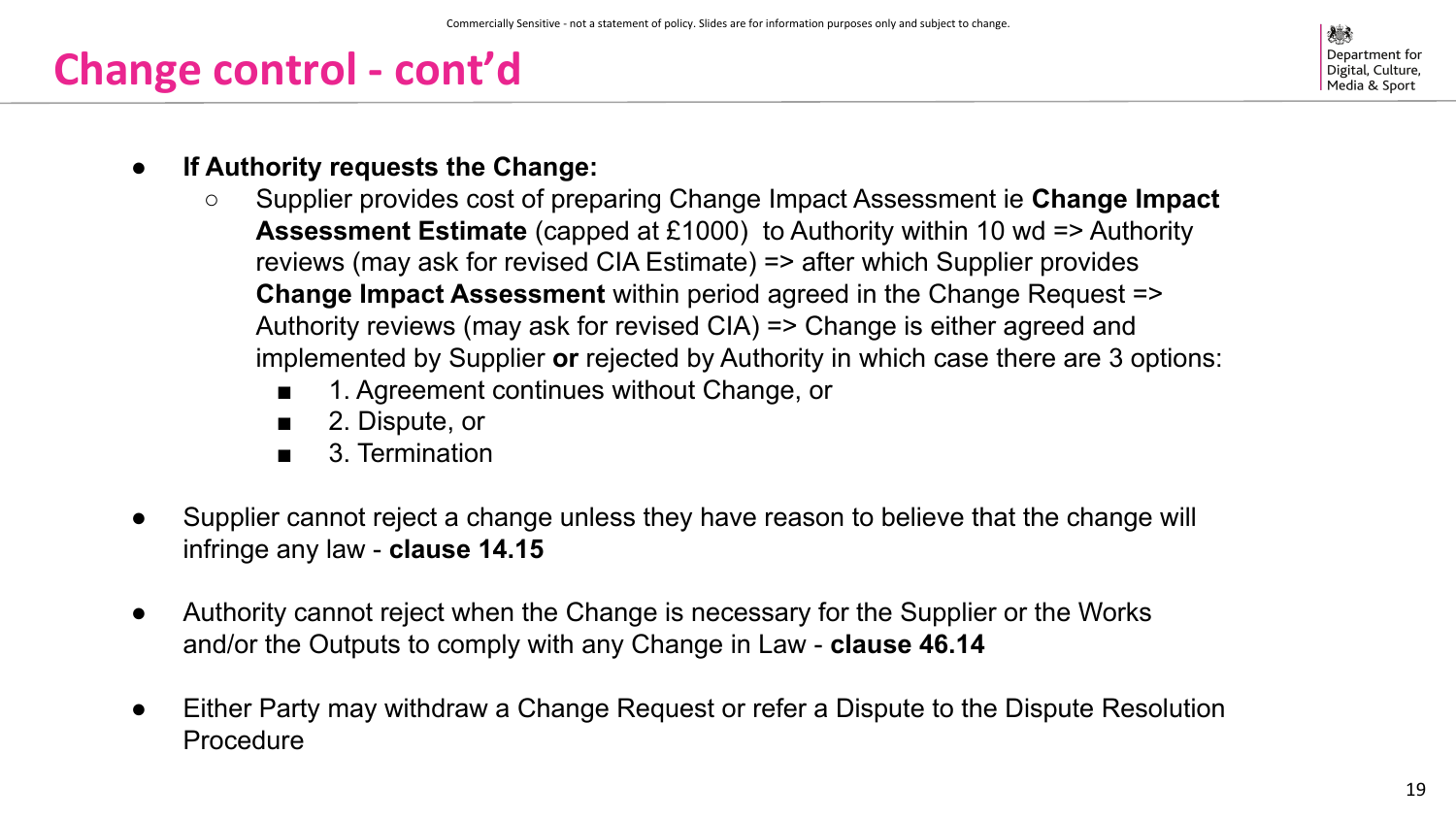## **Dispute management:**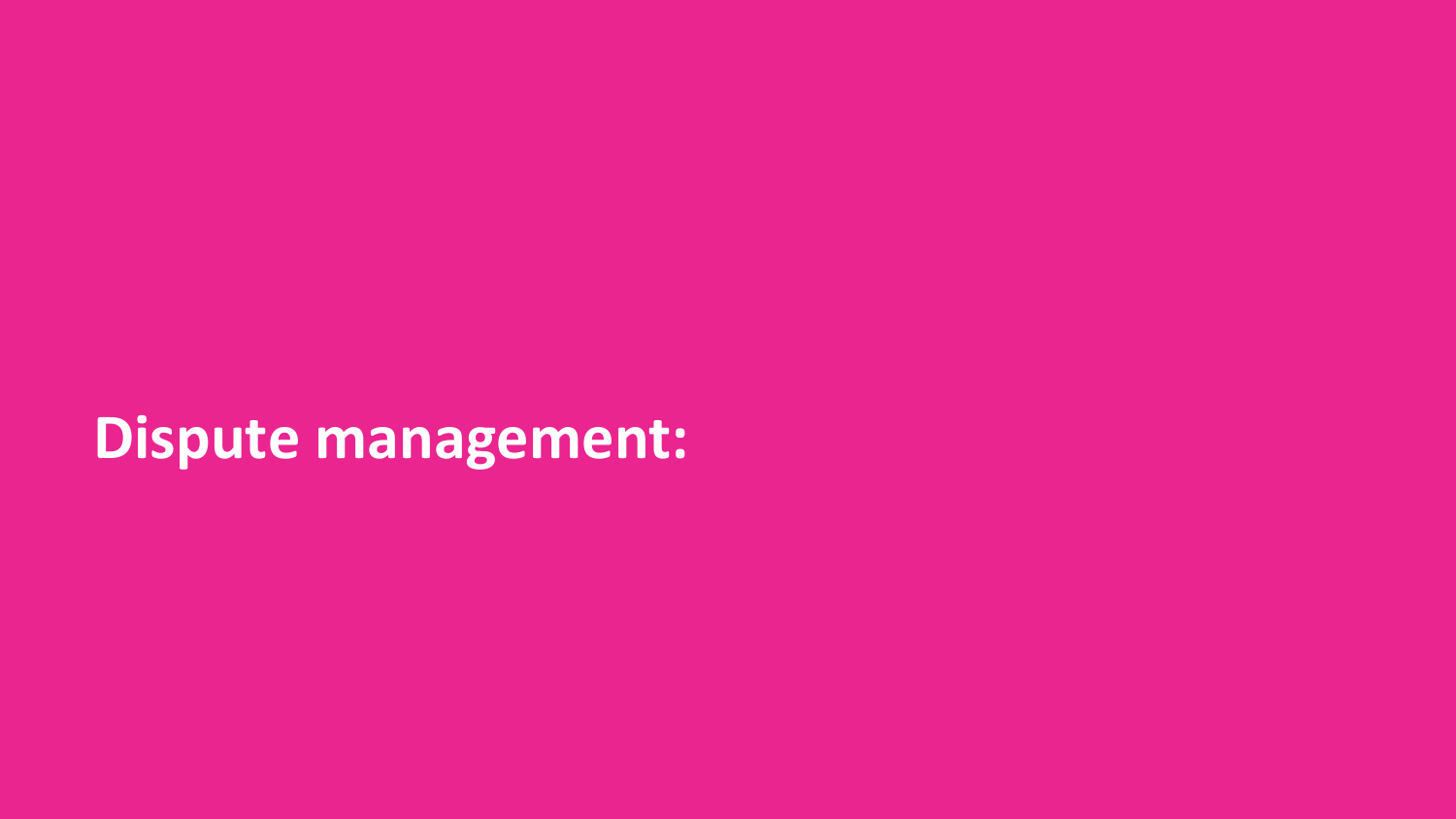### **Dispute Resolution Procedure**

Department for Digital, Culture. Media & Sport

**Purpose:** The Dispute Resolution Procedure **(Clause 57)** provides a process for the Parties to resolve Disputes Clause 19.43, only if necessary after the normal avenues of governance and contract management have been exhausted

Note: Either party may refer a Dispute to the Dispute Resolution Procedure at any time. It is not limited to where it is expressly stated in certain clauses.

- Either Party may issue a written Dispute Notice in accordance with clause 57.2.
- The Parties must:
	- continue to perform their obligations regardless of the Dispute
	- keep it strictly confidential unless otherwise agreed in writing
	- use all reasonable endeavours to resolve the Dispute as soon as possible
- If not resolved, within 10wd after sending the Dispute Notice the Parties must meet to attempt to resolve the Dispute initially represented by First Escalation Points of Contact from both Parties authorised to settle the Dispute
- Then if not resolved, within 20wd after sending the Dispute Notice the Parties must escalate to the Second Escalation Points of Contact from both Parties authorised to settle the Dispute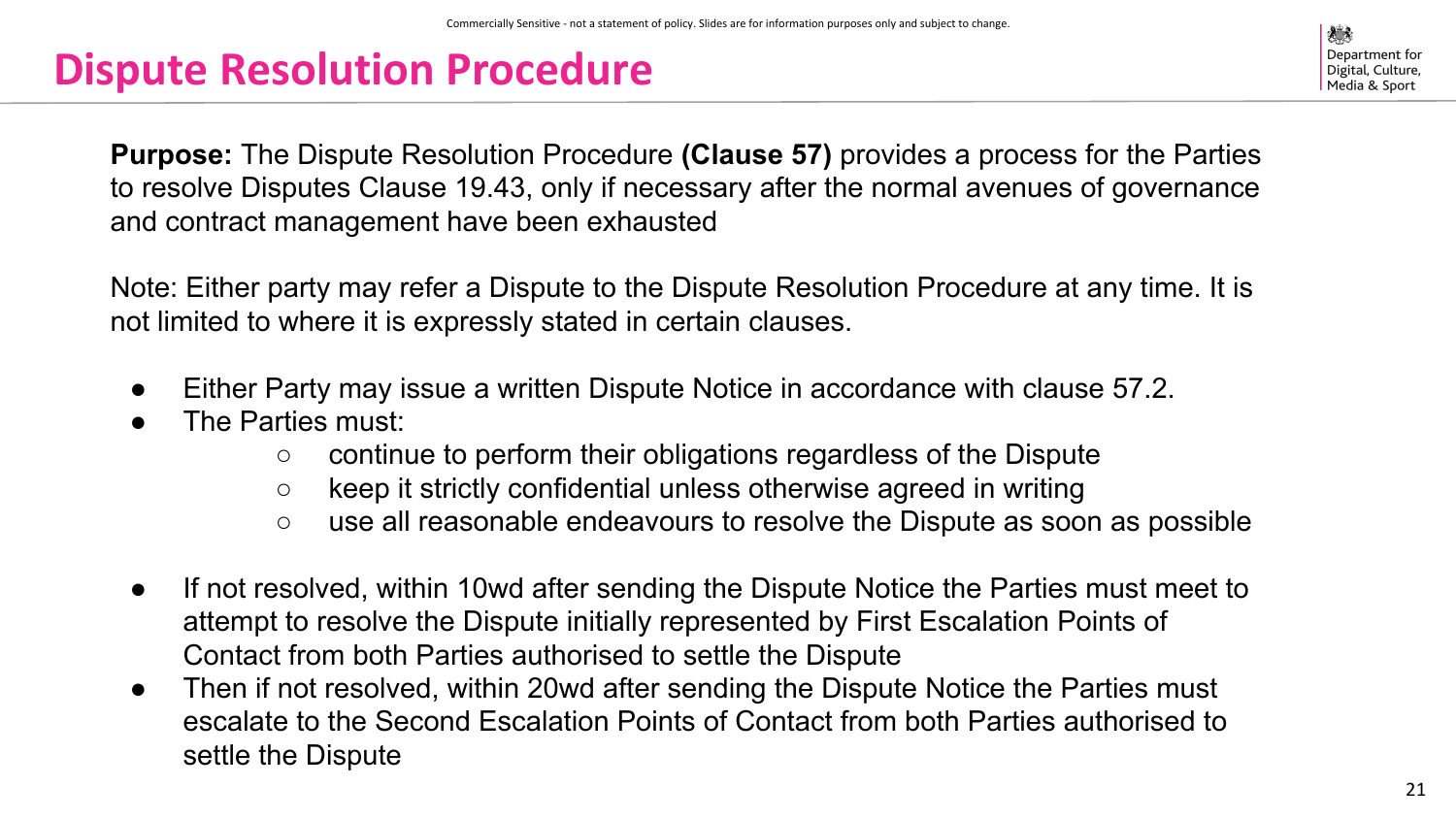### **Dispute Resolution Procedure - cont'd**

- Then, if still not resolved, within 30wd after sending the Dispute Notice the Dispute must be referred to mediation in accordance with Clause 57.6, written Mediation Notice issued
- Within 5wd after sending the Mediation Notice the Parties must jointly appoint a single mediator; or Either Party may ask the Centre for Effective Dispute Resolution (CEDR) to appoint a mediator
- At any time after sending a Mediation Notice and before issuing court proceedings in accordance with Clause 57.7 the Parties may agree in writing that a Dispute goes to Arbitration
- The mediation will end automatically if either Party issues court proceedings about the Dispute or the Parties agree to resolve the dispute by Arbitration
- For the avoidance of doubt, if either Party issues court proceedings in respect of a Dispute then that Dispute cannot be resolved by arbitration
- Court decision or arbitration outcome may be Termination
- If the Dispute goes to court it will be resolved by the Courts which is legally binding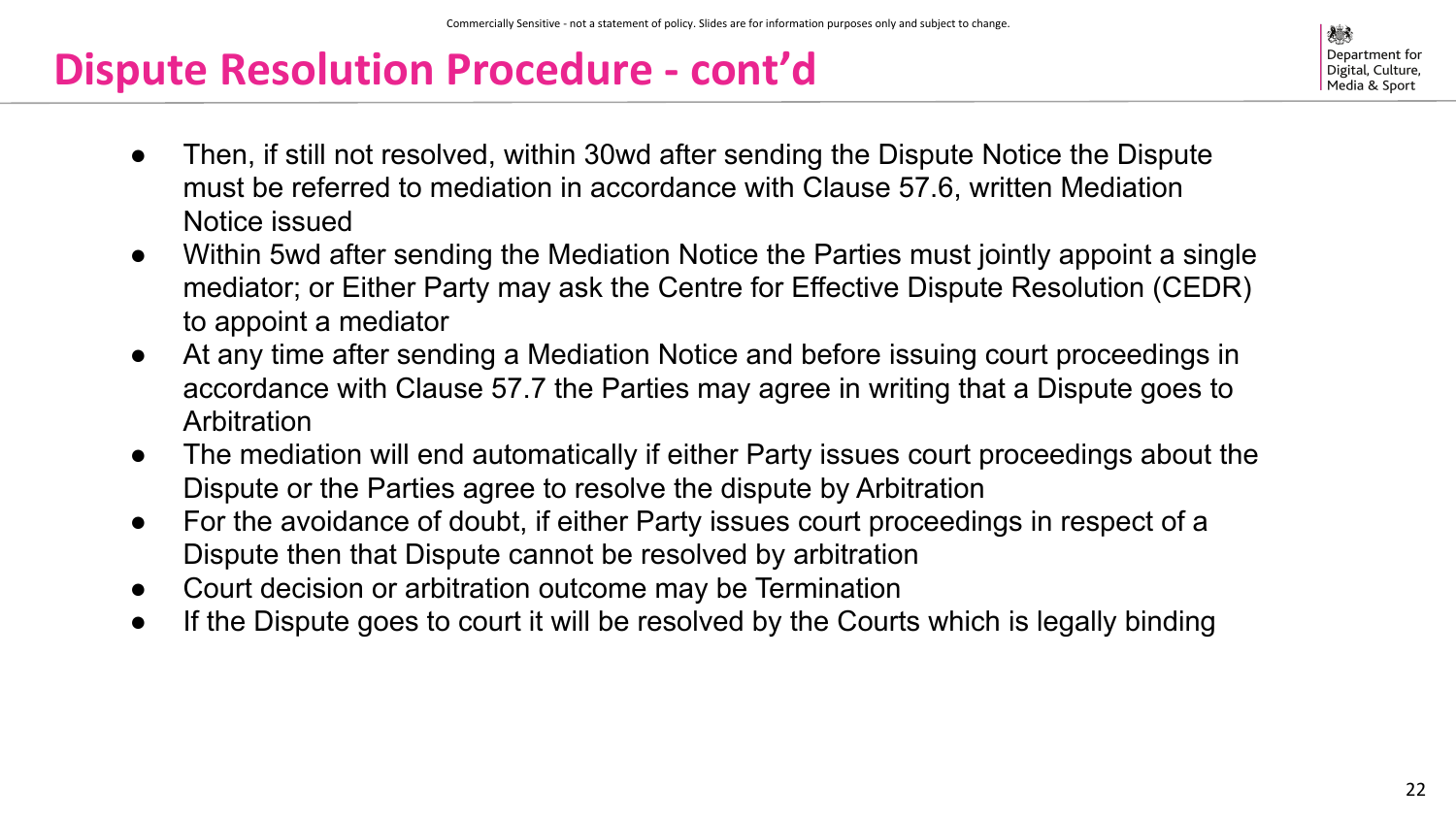## **Termination:**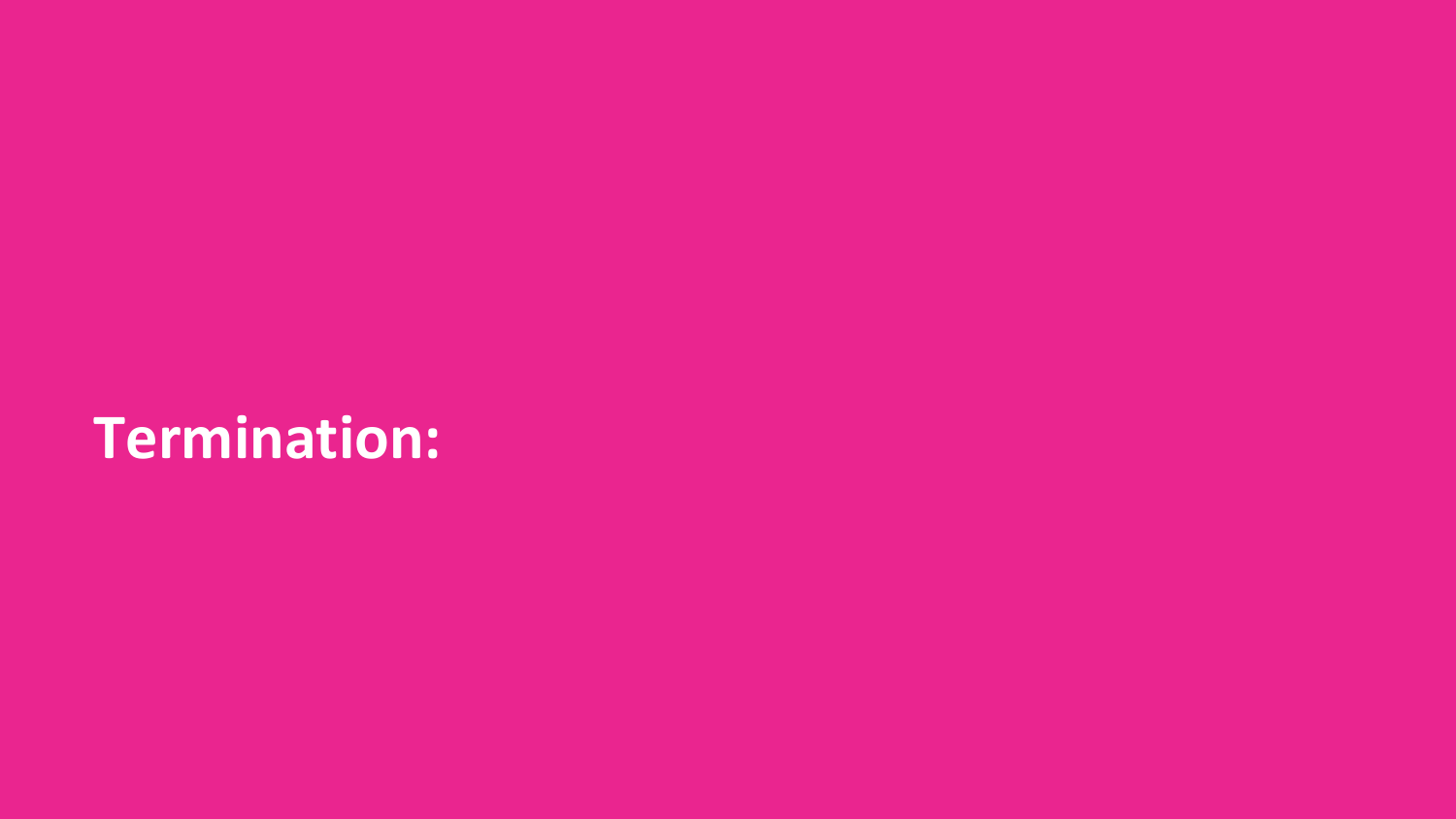### **Termination**

**Purpose:** provides mechanisms under which the DPS Agreement and/or the Grant Agreement can be terminated:

- Stage 1 break clause material differences (covered in Stage 1 slide)
- Termination for convenience 30 days notice for DPS (clause 32) and as specified for Grant Agreement (Grant Agreement clause 24.3)
- Termination for supplier default (e.g. insolvency)
- Termination for Authority default (non-payment of valid undisputed invoices) termination of Grant Agreement
- Public Procurement Termination Event clause 24.8 (Public Contracts Regs clause 73.1)
- Authority may exercise its rights to terminate the DPS Agreement (under Clause 24.5) or the Grant Agreement (under Clause 24.6) - as per clause 24.7 Authority can terminate the DPS Agreement and/or potentially all Grant Agreements if the Supplier is in material breach of its obligations under the DPS Agreement
- **Termination for convenience of:** 
	- **○ DPS Agreement** Clause 24.2 Authority issues Termination Notice (without reason or liability) providing Supplier with minimum 30 days notice to terminate. Clause 27.1 (a) applies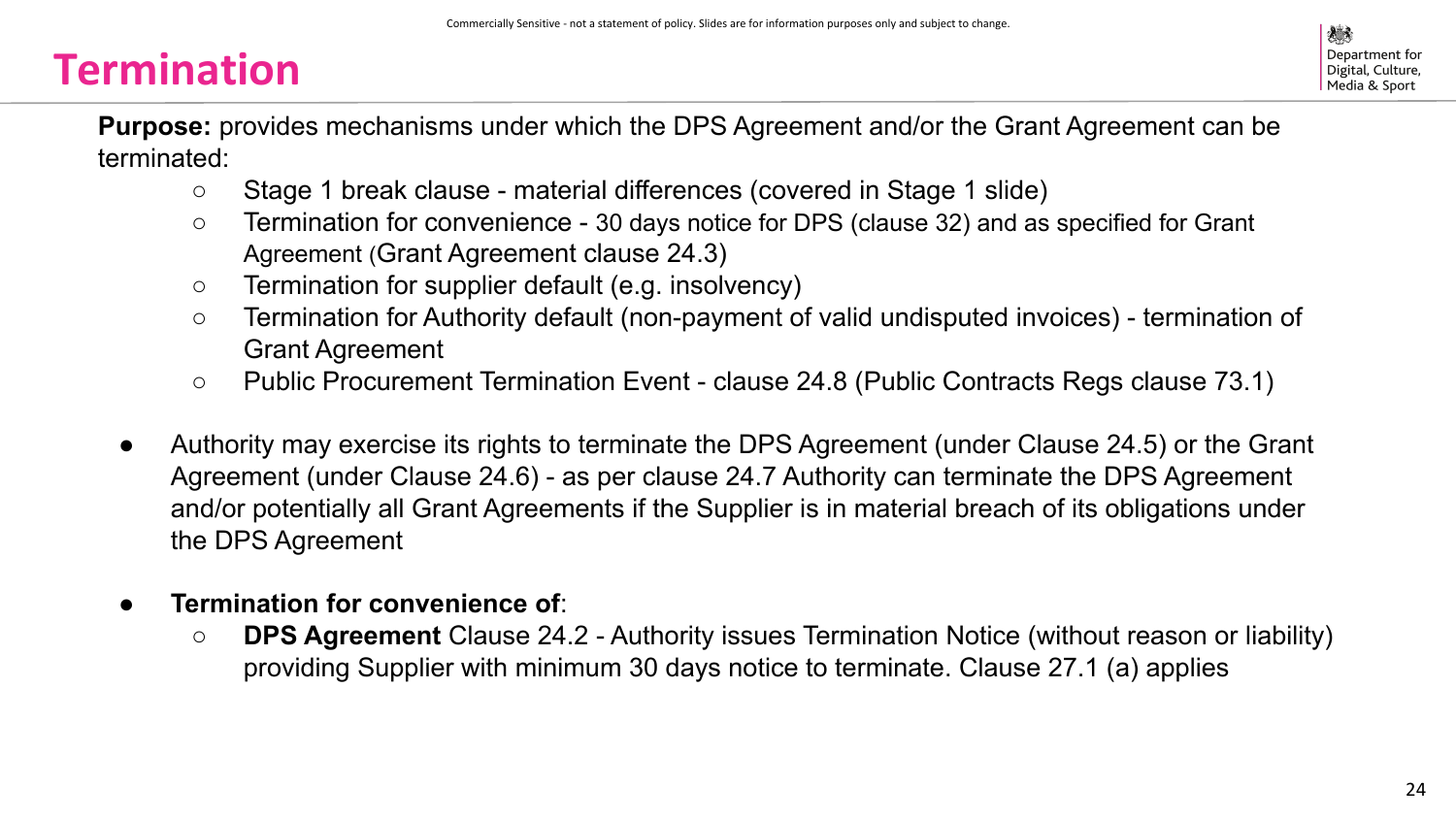#### **Termination**

- **● Termination for convenience of:**
	- **○ Grant Agreement** Clause 24.3 the Supplier will be entitled to reimbursement of costs incurred to date. The Authority may terminate for convenience due to e.g. a change in government policy:
		- Authority issues Termination Notice (not less than min notice as in Grant Award Form)
		- Upon receiving Termination Notice the Supplier minimises costs and provides itemised list of costs with supporting evidence to support their claim for payment (while ensuring the Network is secure - 24.4); Authority may request more information
		- Authority (at its discretion) agrees to pay reasonable, proven, unavoidable costs of the Supplier which is either: (clause 24.3)
			- a) Stage 1 Eligible Cost Categories (if terminated during Stage 1)
			- b) Stage 2 Eligible Cost Categories (if terminated during Stage 2)
		- Clause 27.1 (a) applies
- **Termination for Supplier Default** where BUDK may terminate include Insolvency Events, change of control not agreed to by Authority, variations to the Agreement which cannot be agreed under the Change Request process. Authority and the Supplier will normally agree a Rectification Plan to attempt to resolve the issue. Failure by the Supplier to implement the Rectification Plan may then lead to Authority serving a termination notice.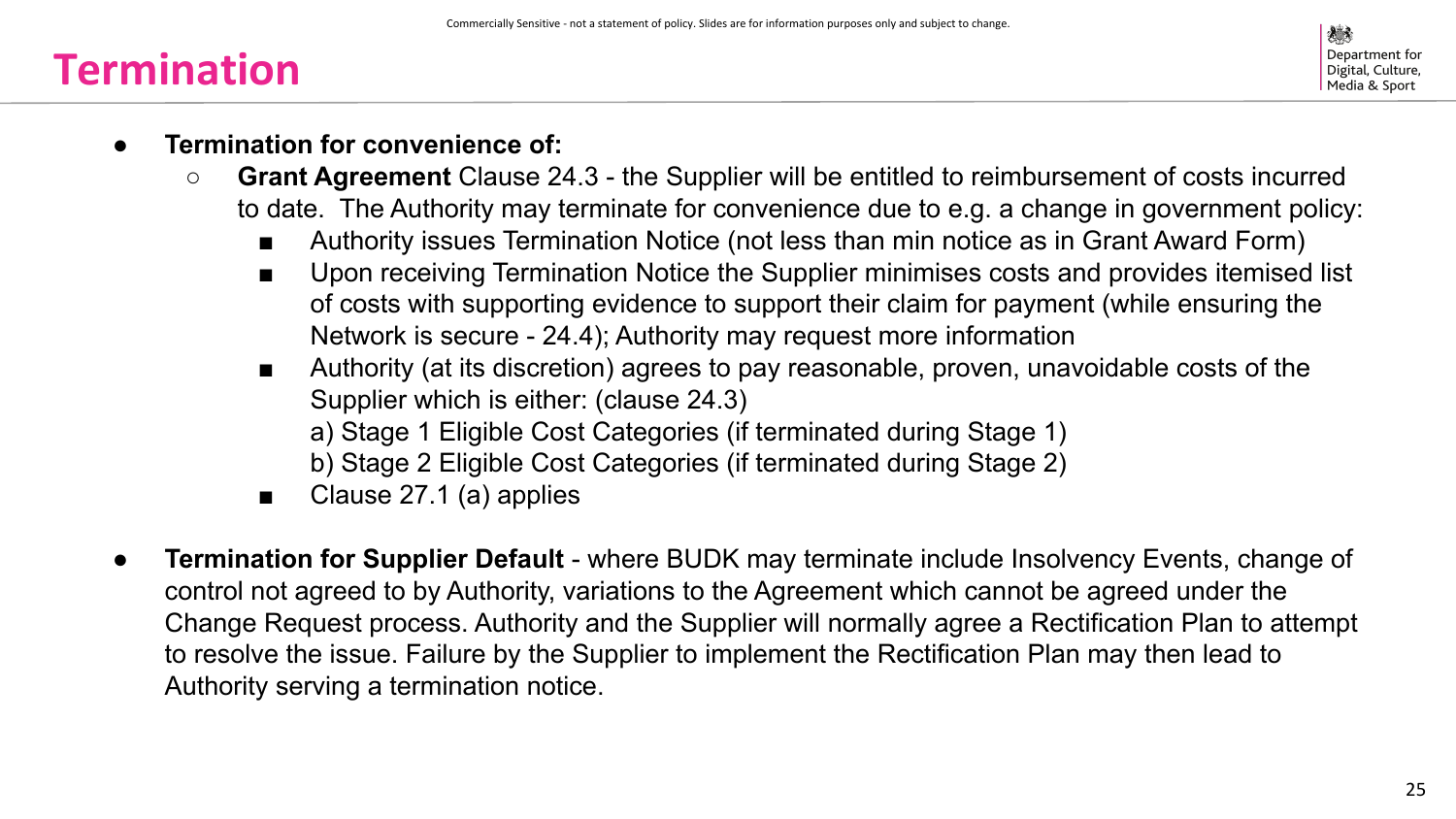#### **Termination**

- **Termination for Authority Default** Termination of the Grant Agreement, not DPS Agreement
	- Breach by the Authority non payment of valid, undisputed invoice as per Claims Procedure and as per Invoicing & Payments Process
	- Supplier issues Reminder Notice
	- Authority does not pay the valid, undisputed invoice within 60 days of date of Reminder Notice
	- Supplier issues Termination Notice
	- Clause 27.1 (a) applies
- **● For all Terminations Following issue of Termination Notice:** The whole of Clause 27.1(a) applies where the Agreement terminates for any reason:
	- The Parties consult with the National Competence Centre to ensure funding paid is not rendered unlawful as a result of early termination. Any respective right, obligations are written and executed by duly authorised authority (accumulated rights of the Parties are not affected). Each Party pays to the other outstanding undisputed payments as due prior to termination date. Supplier:
	- deletes or returns Government data unless required by law to retain copies
	- return any BDUK property
	- shall cease to use BDUK IPR and the Government Data
	- ensure physical Network is secure and performs its health and safety legal obligations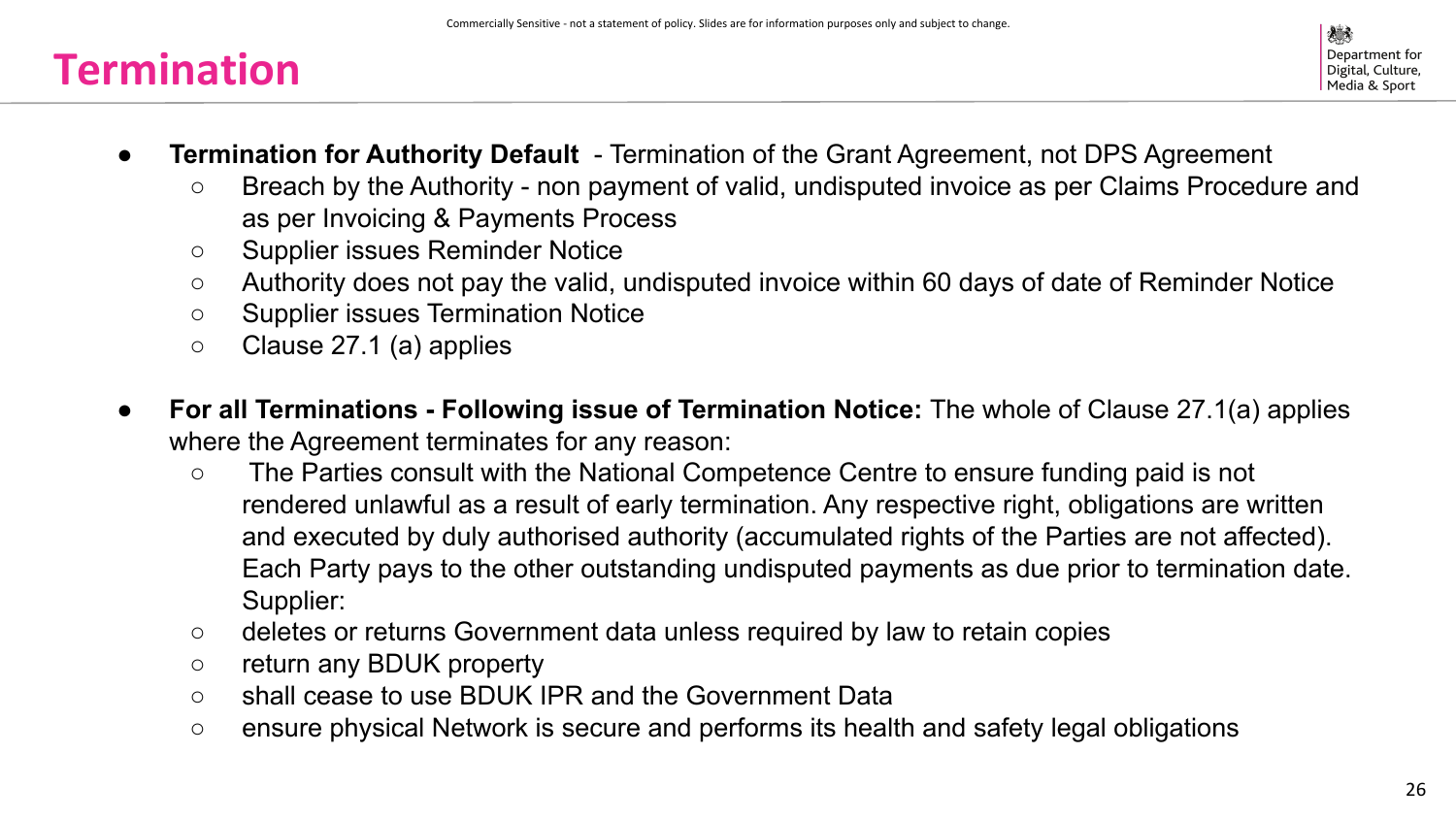## **Next steps:**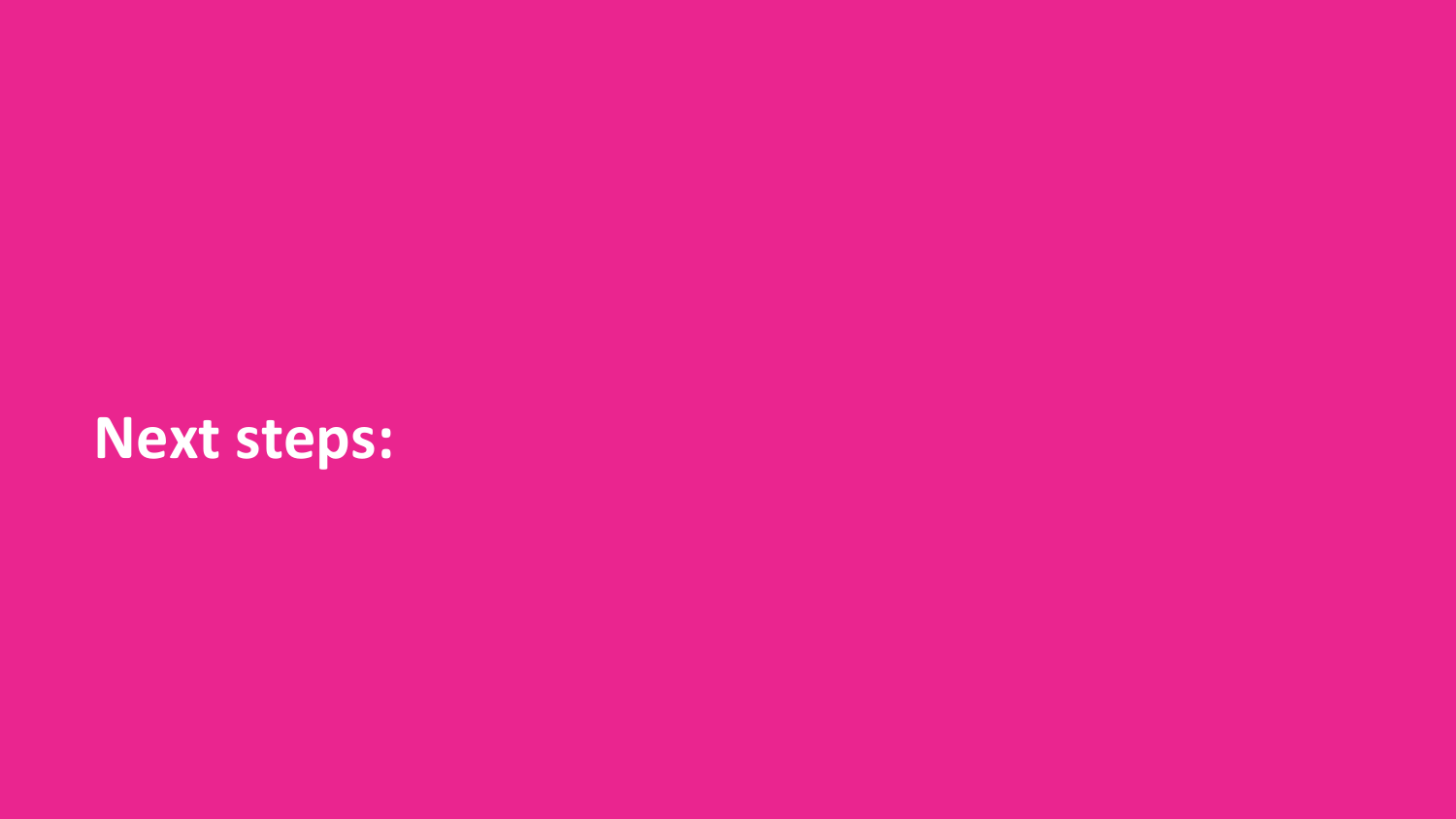

- $\triangleright$  Contract management Guidance document for Contract managers and Suppliers
- $\triangleright$  Contract management training sessions to be held in autumn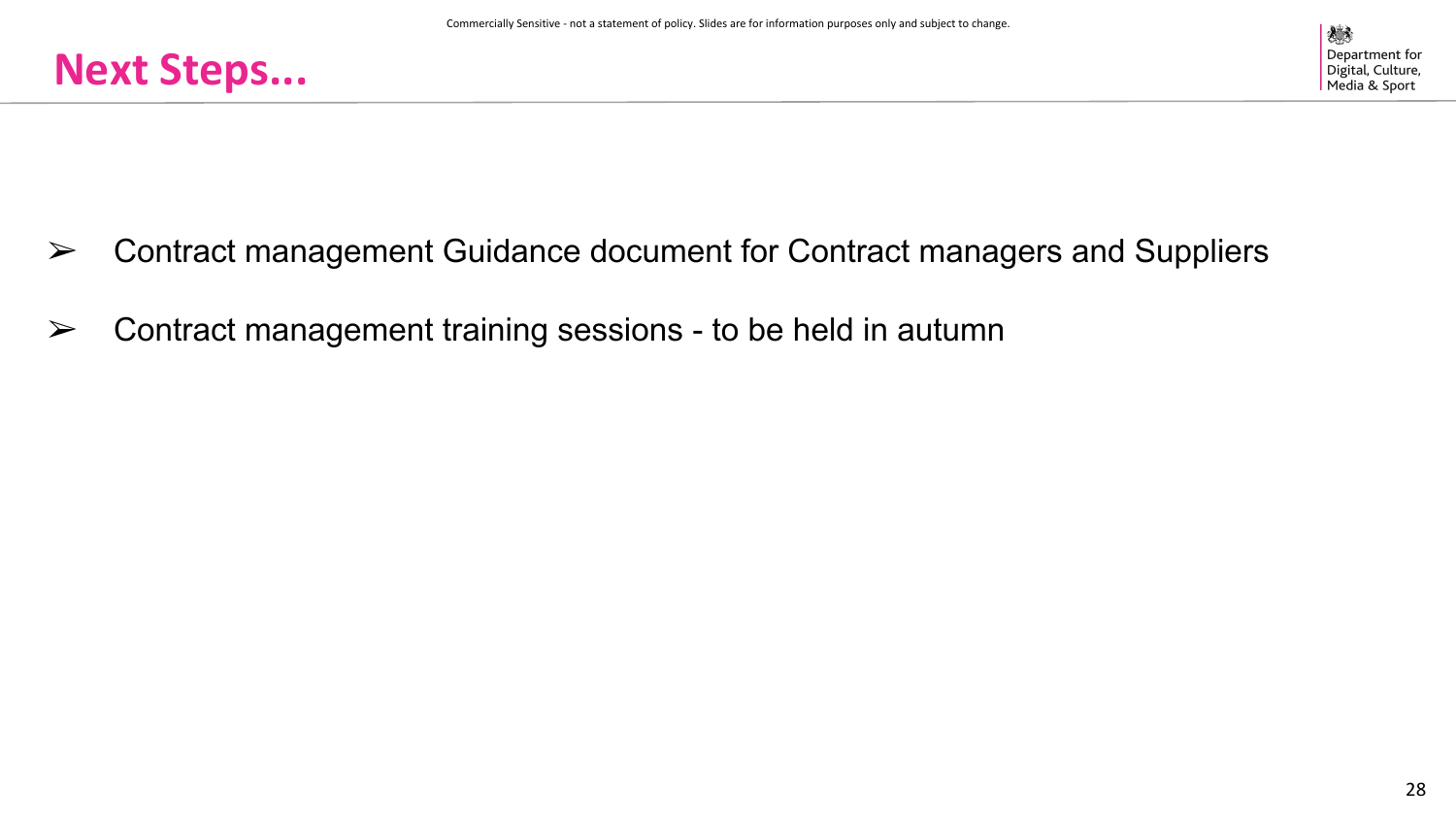## **Discussion feedback:**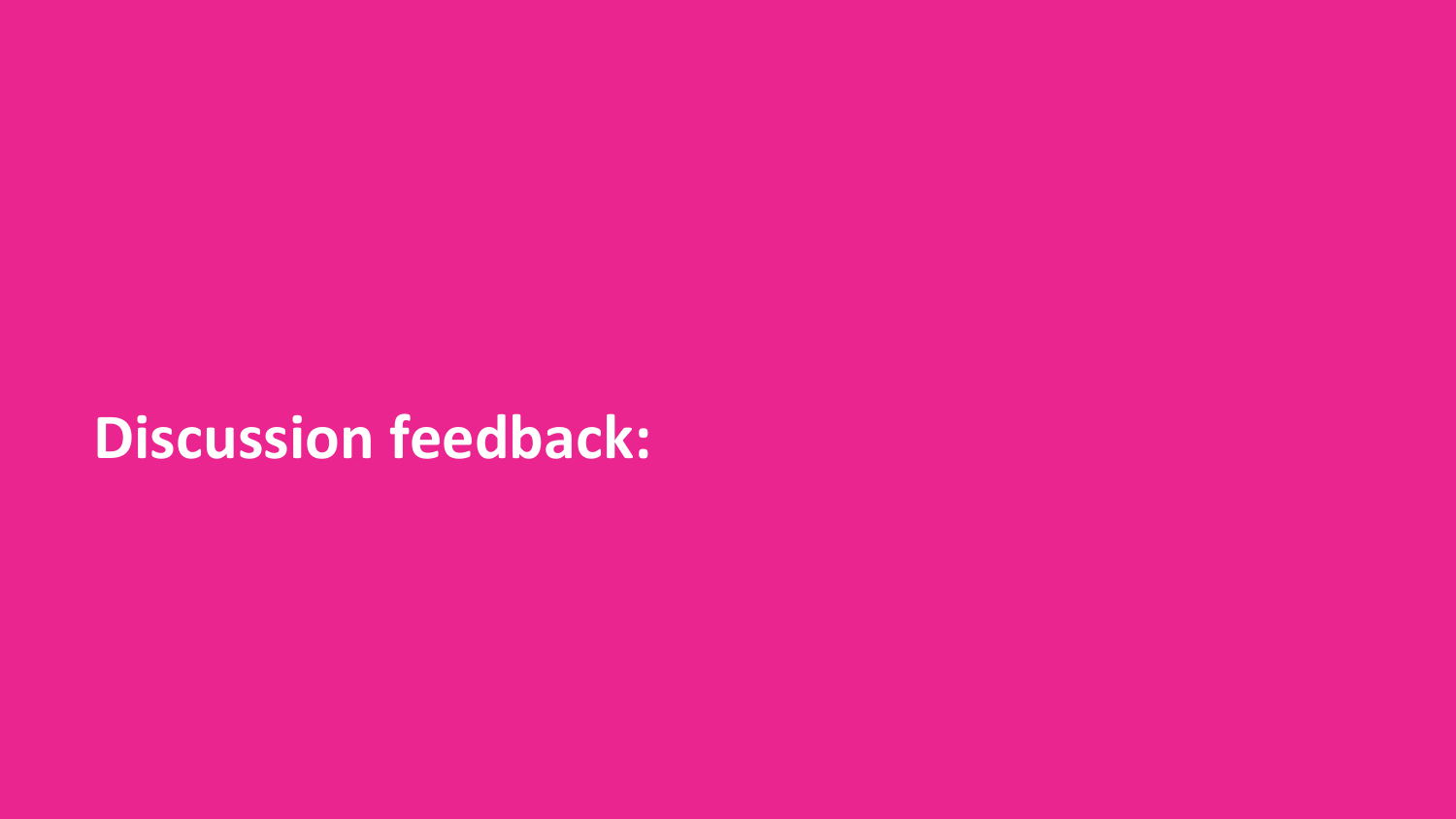#### Discussion feedback

Key points of feedback in this discussion are set out below. We will endeavour to review and consider the implications:

#### **Stage 1**

- If bundle is up to 8,000 premises, part surveys would help with fluidity of ramping up supply chain.
- Drafting needed for 'Network design' for expedited stage 1.

#### **Stage 2 Progress reports**

Last working day of the month is not feasible to provide reports

#### **Invoicing and payment**

BDUK to share monthly reporting templates and review reporting questions from slido.

#### **Rectification plan**

Rectification plans extend beyond material breaches. Suppliers can't take to dispute resolution. BDUK to review how to clarify the drafting.

#### **Relief events and EEDs**

- 3 WD for provision of EED Notice is this enough? EED Notice template requested
- Cap on additional funds of 10% of Max Grant Payments too low this is as per OJEU guidelines.
- **Cyber attacks a Relief Event?**

#### **Force majeure**

- Look to include pandemics other than Covid-19 in drafting. How to account for additional waves of Covid that may be of different severity? Particularly where it is the government response to such crises that affects delivery. BDUK to review with legal team.
- Clarify drafting on what is needed after three working days and provide a template for submission.